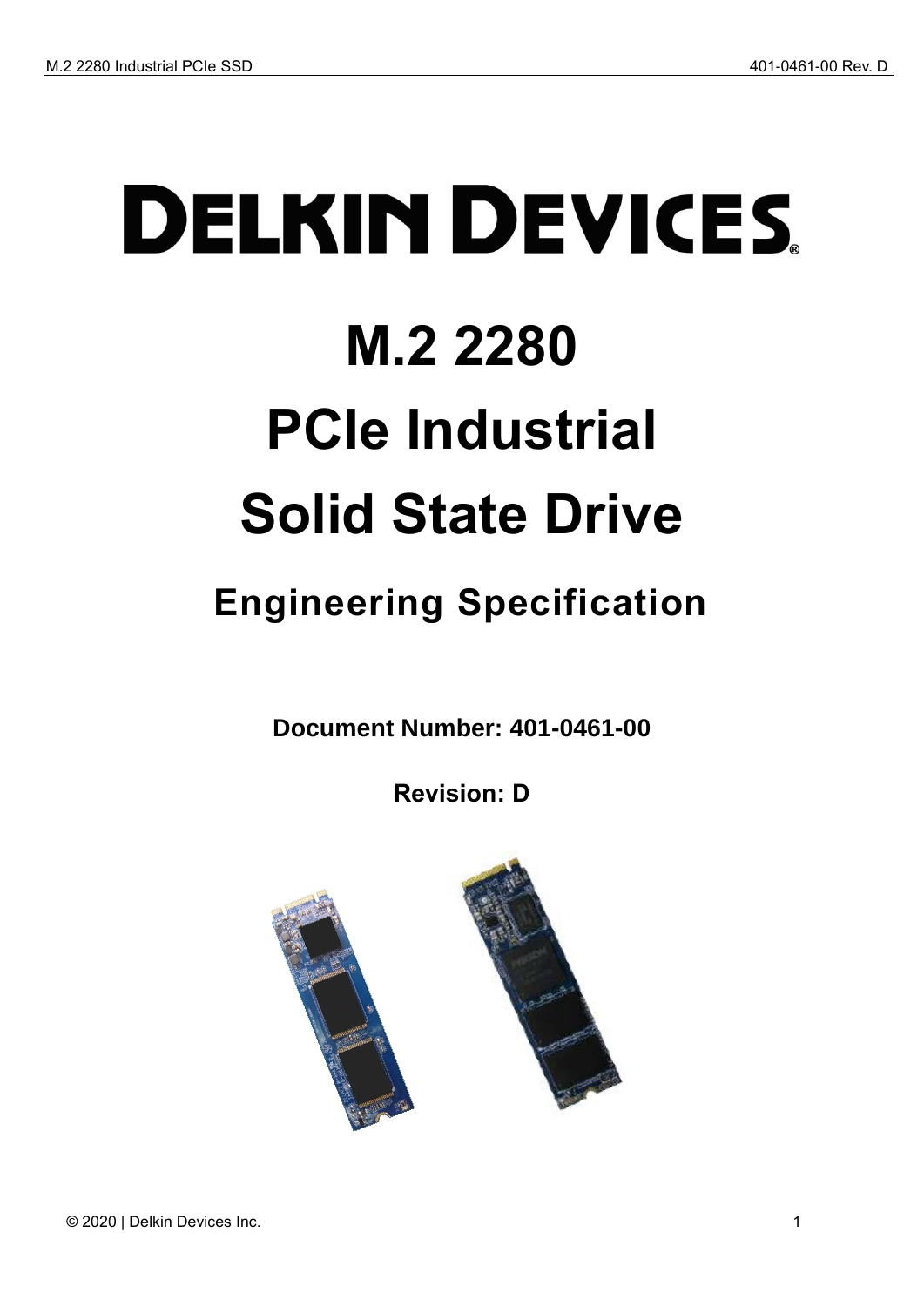## **Product Overview**

- ⚫ **Capacity**
	- 128GB up to 1TB
- ⚫ **Form Factor**
	- M.2 2280 D2 B+ M (128GB-512GB)
	- M.2 2280-D2-M (1TB)
- ⚫ **PCIe Interface**
	- NVMe PCIe Gen 3 x 2 (128GB-512GB)
	- NVMe PCIe Gen 3 x 4 (1TB)
- ⚫ **Compliance**
	- NVMe 1.3
	- PCI Express Base 3.1
- ⚫ **Flash Interface**
	- Flash type: 3D TLC
- ⚫ **Performance<sup>1</sup>**
	- Read: up to 2600 MB/s
	- Write: up to 1000 MB/s
- ⚫ **Reliability**
	- **Mean Time Between Failure**
	- (MTBF) More than 2,000,000 hrs
	- Uncorrectable Bit Error Rate
	- (UBER) < 1 sector per 1016 bits read
- ⚫ **Temperature Range<sup>2</sup>**
	- Operation:  $-40^{\circ}$ C ~ 85 $^{\circ}$ C
	- Storage:  $-40^{\circ}$ C ~ 85 $^{\circ}$ C

#### **Notes:**

- 1. Refer to Chapter 2 for more details
- 2. Temperature is measured by SMART temperature. Active airflow is recommended within the system for maintaining proper device operating temperature on heavier workloads.

#### ⚫ **Features**

- Static and Dynamic Wear Leveling
- **Bad Block Management**
- TRIM
- **SMART**
- Over-Provisioning
- **Firmware Update Capability**
- ⚫ **Power Management**
	- Support APST
	- Support ASPM
	- Support L1.2
- ⚫ **Power Consumption<sup>3</sup>**
	- Active mode: < 1,620 mW
	- $\blacksquare$  Idle mode: < 325 mW
- ⚫ **RoHS compliant**
- ⚫ **Features Support List:**
	- End to end data path protection
	- Thermal throttling
	- SmartECC<sup>TM</sup>
	- SmartRefresh™
	- Drive log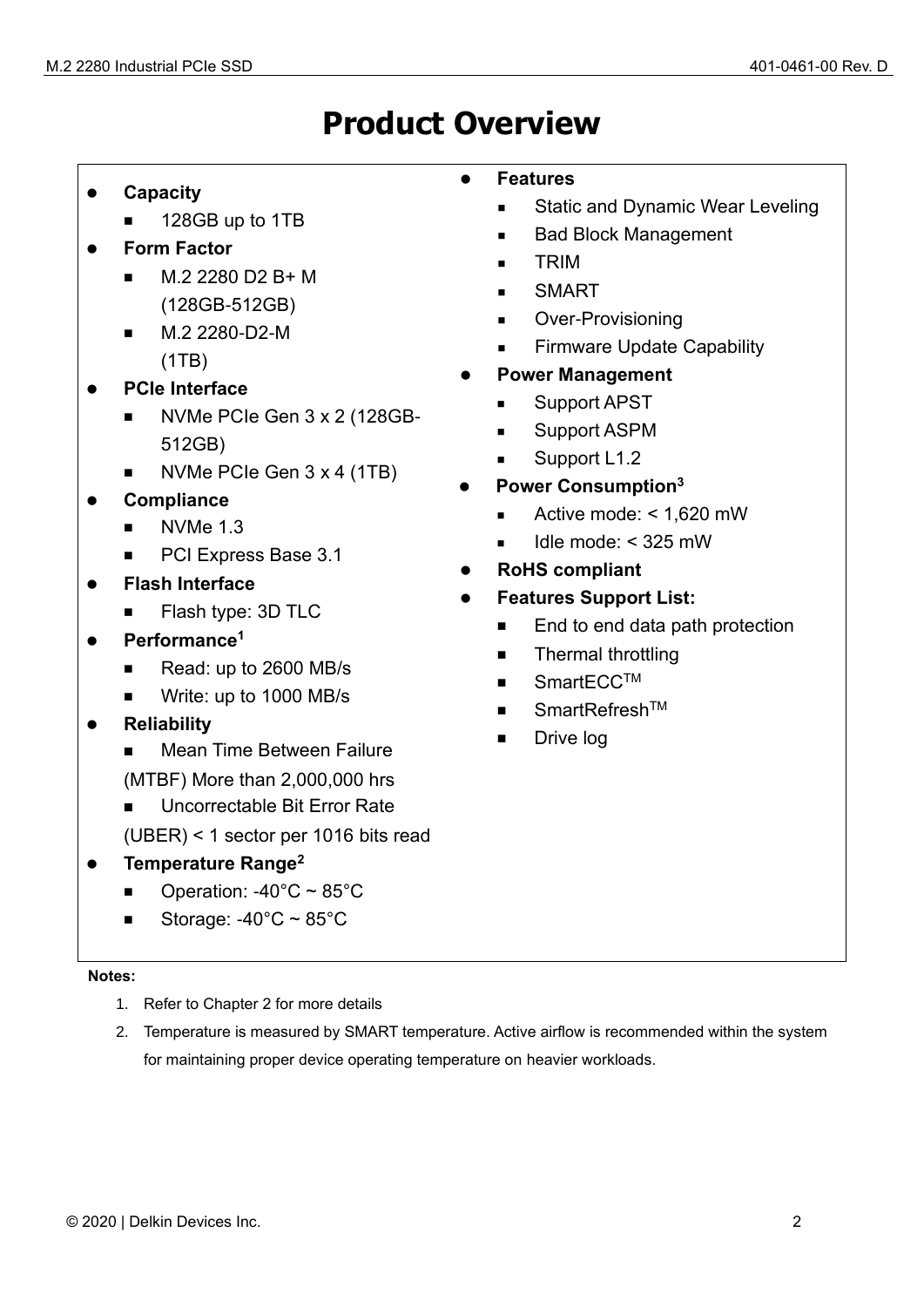## **TABLE OF CONTENTS**

| 1. |        |
|----|--------|
|    | 1.1.   |
|    | 1.2.   |
|    |        |
|    |        |
|    | 1.3.2. |
|    | 1.3.3. |
|    | 1.3.4. |
|    | 1.3.5. |
|    | 1.3.6. |
|    | 1.3.7. |
|    | 1.3.8. |
|    |        |
|    |        |
|    |        |
|    |        |
|    |        |
|    | 1.6.1. |
|    |        |
| 2. |        |
| 3. |        |
|    |        |
|    | 3.1.1. |
|    |        |
|    |        |
|    |        |
|    |        |
|    | 3.3.   |
| 4. |        |
|    |        |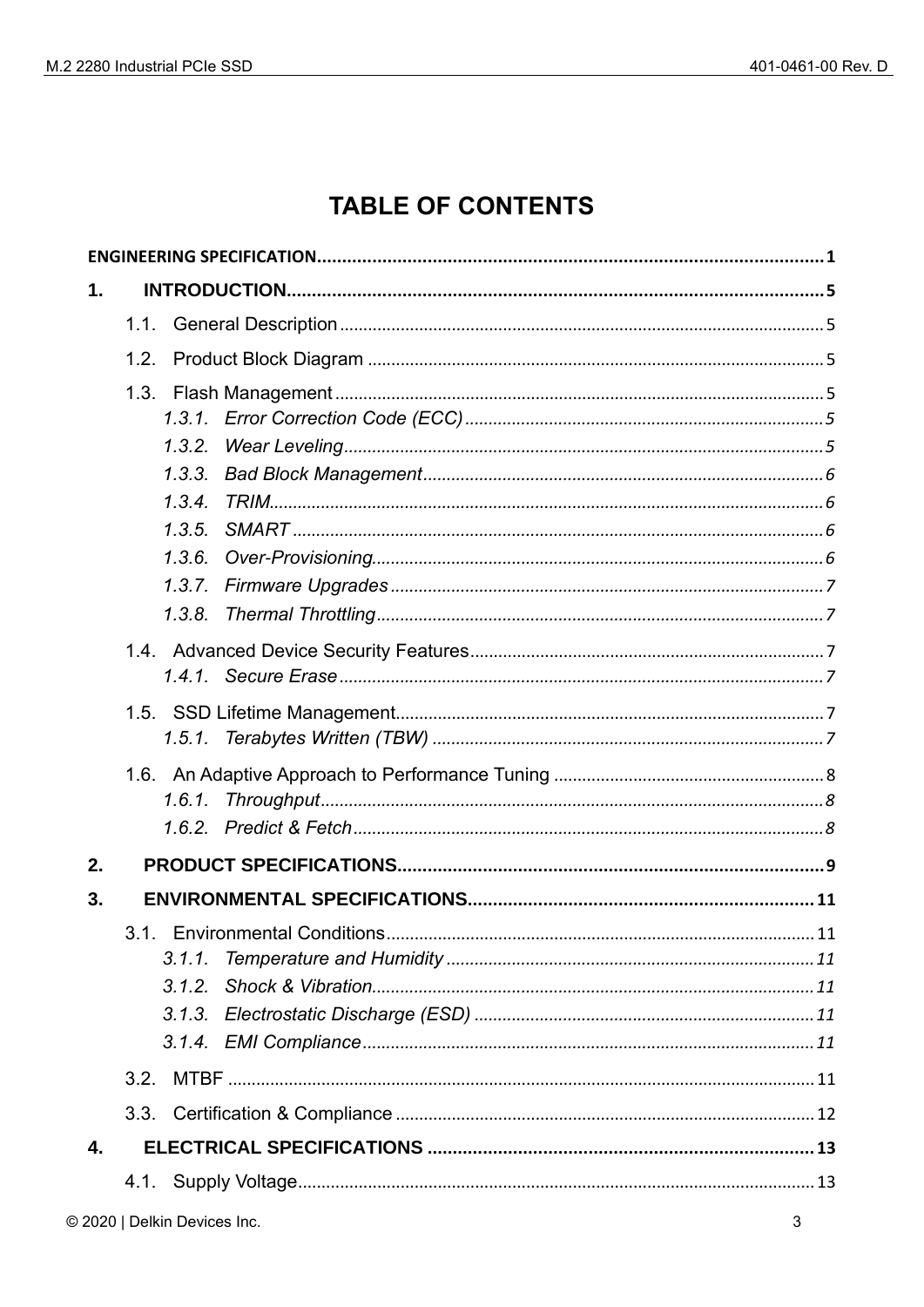| 5. |  |  |
|----|--|--|
|    |  |  |
| 6. |  |  |
|    |  |  |
|    |  |  |
|    |  |  |
|    |  |  |

## **LIST OF FIGURES**

|--|--|--|

## **LIST OF TABLES**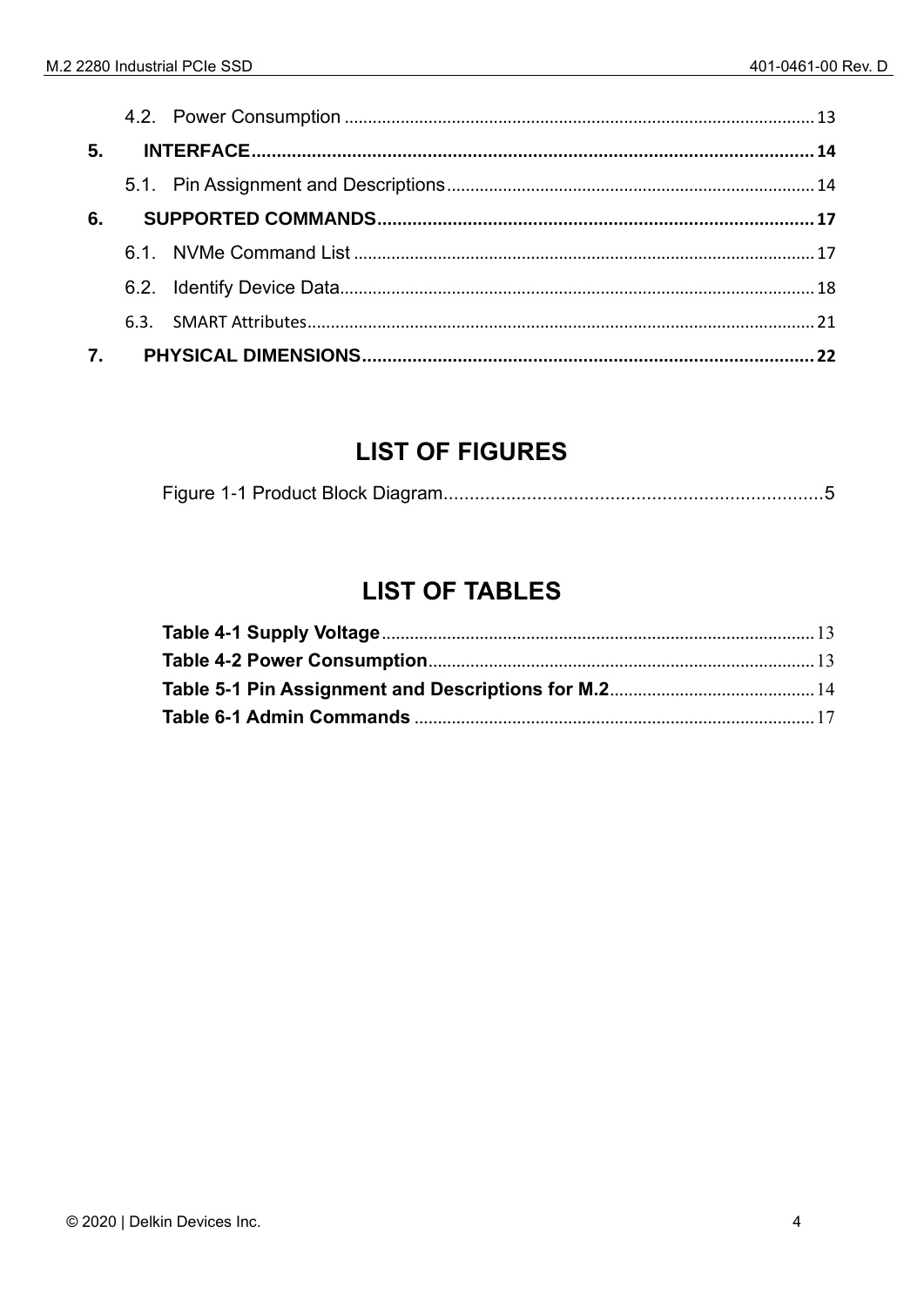## <span id="page-4-0"></span>**1. INTRODUCTION**

#### <span id="page-4-1"></span>**1.1. General Description**

Delkin Devices' M.2 2280 Industrial 3D TLC Solid State Drive (SSD) delivers all the advantages of flash disk technology with the performance of the Serial ATA III interface and is fully compliant with the standard Next Generation Form Factor (NGFF) or M.2. The Delkin M.2 is available in capacity range of 128GB to 1TB and can reach up to 1600 MB/s read, and 1000 MB/s write.

#### <span id="page-4-2"></span>**1.2. Product Block Diagram**



#### Front Side

#### **Figure 1-1 Product Block Diagram**

#### <span id="page-4-6"></span><span id="page-4-3"></span>**1.3. Flash Management**

#### <span id="page-4-4"></span>**1.3.1. Error Correction Code (ECC)**

Flash memory cells will deteriorate with use, which might generate random bit errors in the stored data. Thus, Delkin's M.2 2280 SSD utilizes a StongECCTM (SECC) algorithm, which can detect and correct data errors to ensure being read correctly and protects data from corruption.

#### <span id="page-4-5"></span>**1.3.2. Wear Leveling**

NAND flash devices can only undergo a limited number of program/erase cycles, and in most cases, the flash media are not used evenly. If some areas are updated more frequently than others, the

© 2020 | Delkin Devices Inc. 5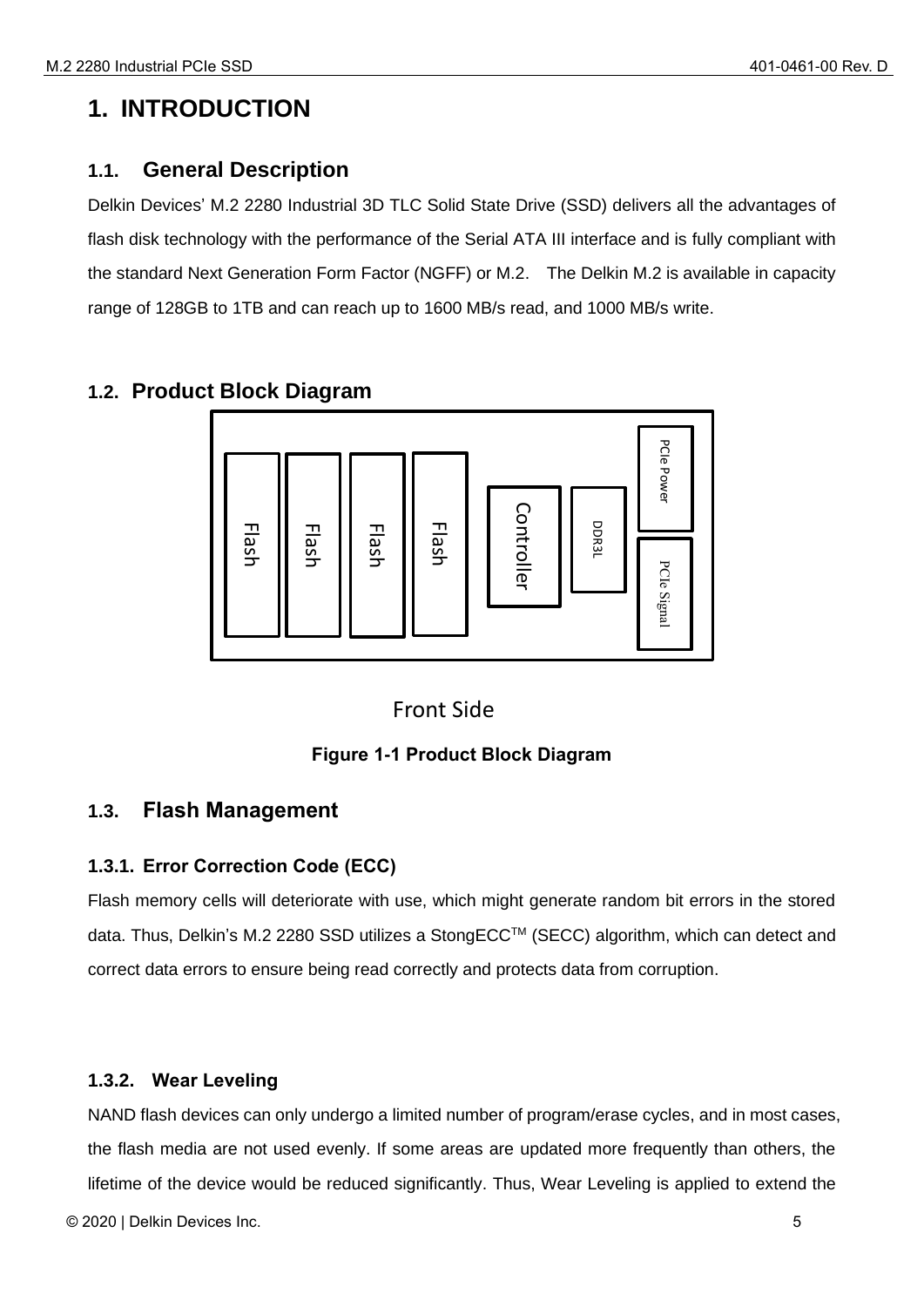lifespan of NAND flash by evenly distributing write and erase cycles across the media.

Delkin utilizes advanced Wear Leveling algorithms, which can efficiently distribute flash usage through the whole flash media area. Moreover, by implementing both dynamic and static Wear Leveling algorithms, the life expectancy of the NAND flash is greatly improved.

#### <span id="page-5-0"></span>**1.3.3. Bad Block Management**

Bad blocks are blocks that include one or more invalid bits, and their reliability is not guaranteed. Blocks that are identified and marked as bad by the manufacturer are referred to as "Initial Bad Blocks". Bad blocks that are developed during usage of the flash are named "Later Bad Blocks". Delkin implements an efficient bad block management algorithm to detect the factory-produced bad blocks and manages any bad blocks that appear with use. This practice further prevents data being stored into bad blocks and improves data reliability.

#### <span id="page-5-1"></span>**1.3.4. TRIM**

TRIM is a feature which helps improve the read/write performance and speed of solid-state drives (SSD). Unlike hard disk drives (HDD), SSDs are not able to overwrite existing data, so the available space gradually becomes smaller with each use. With the TRIM command, the operating system can inform the SSD which blocks of data are no longer in use and can be removed permanently. Thus, the SSD will perform an erase action, which prevents unused data from occupying blocks.

#### <span id="page-5-2"></span>**1.3.5. SMART**

SMART, an acronym for Self-Monitoring, Analysis and Reporting Technology, is an open standard that allows a drive to automatically detect its health and report potential failures. When a failure is recorded by SMART, users can choose to replace the drive to prevent unexpected outage or data loss. Moreover, SMART can inform users of impending failures while there is still time to perform proactive actions, such as copy data to another device.

#### <span id="page-5-3"></span>**1.3.6. Over-Provisioning**

Over Provisioning refers to the inclusion of extra NAND capacity in a SSD, which is not visible or usable by users. With Over Provisioning, the performance and IOPS (Input/Output Operations per Second) are improved by providing the controller additional space to manage P/E cycles, which enhances the reliability and endurance as well. Moreover, the write amplification of the SSD becomes lower when the controller writes data to the flash.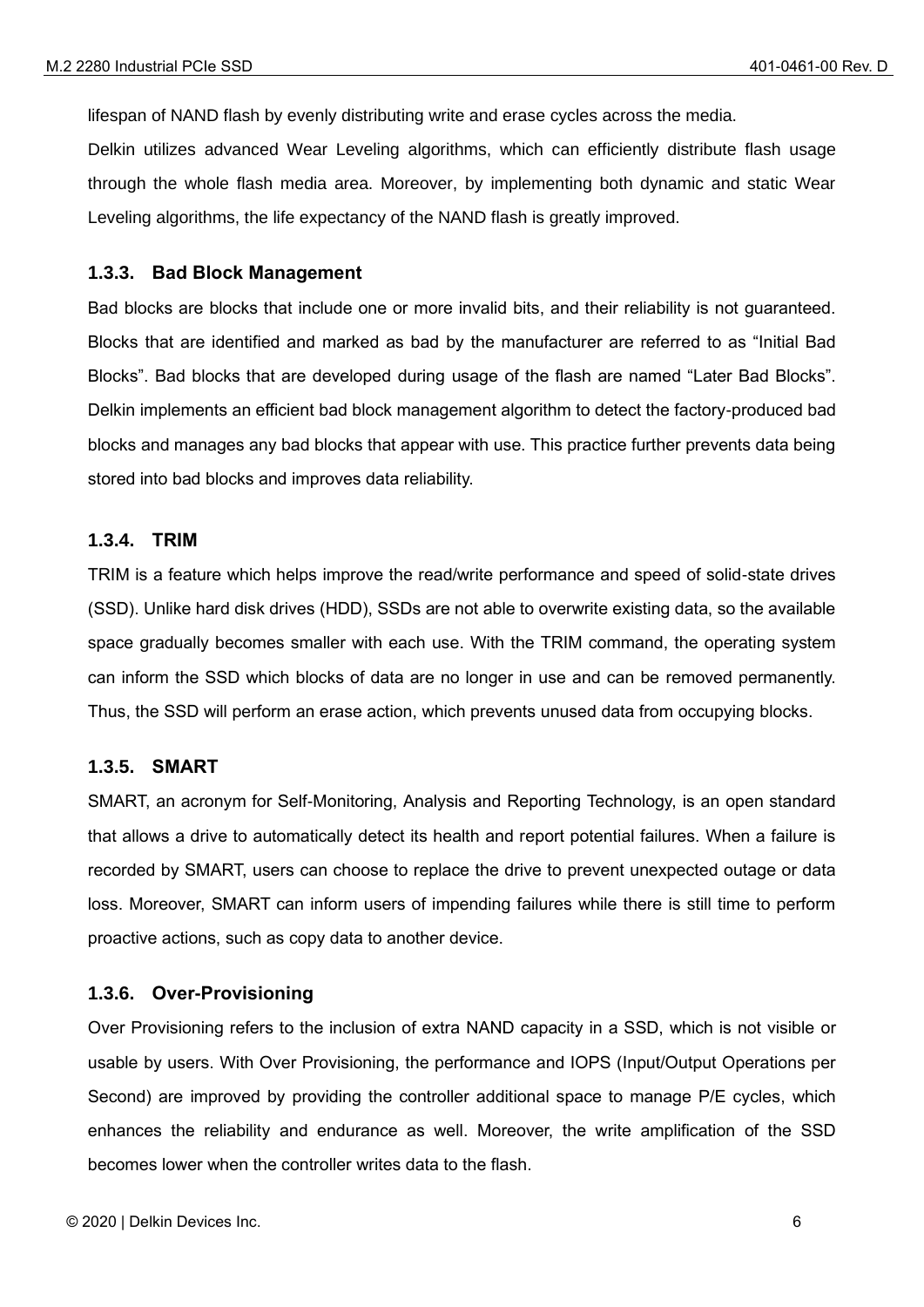#### <span id="page-6-0"></span>**1.3.7. Firmware Upgrades**

Firmware can be considered as a set of instructions on how the device communicates with the host. Firmware can be upgraded when new features are added, compatibility issues are fixed, or read/write performance gets improved, as controlled by the user. It is possible to update firmware in the field, however, there are important factors to consider before attempting a firmware upgrade. Contact Delkin technical support for more information.

#### <span id="page-6-1"></span>**1.3.8. Thermal Throttling**

The purpose of thermal throttling is to prevent any components in a SSD from over-heating during read and write operations. Delkin's Controller is designed with an on-die thermal sensor, and with, firmware can provide different levels of throttling to achieve protection efficiently and proactively via SMART reading.

#### <span id="page-6-2"></span>**1.4. Advanced Device Security Features**

#### <span id="page-6-3"></span>**1.4.1. Secure Erase**

Secure Erase is a standard ATA command and will write "0xFF" to all cells, to fully wipe all the data on hard drives and SSDs. When this command is issued, the SSD controller will erase its storage blocks and return to its factory default settings.

#### <span id="page-6-4"></span>**1.5. SSD Lifetime Management**

#### <span id="page-6-5"></span>**1.5.1. Terabytes Written (TBW)**

TBW (Terabytes Written) is a measurement of SSDs' expected lifespan, which represents the amount of data written to the device. To calculate the TBW of a SSD, the following equation is applied:

#### *TBW = [(NAND Endurance) x (SSD Capacity) x (WLE)] / WAF*

NAND Endurance: NAND endurance refers to the P/E (Program/Erase) cycle rating of NAND flash, per the manufacturer's specification.

SSD Capacity: The SSD capacity is the specific capacity in total of a SSD.

WLE: Wear Leveling Efficiency (WLE) represents the ratio of the average amount of erases on all the blocks to the erases on any block at maximum.

© 2020 | Delkin Devices Inc. 7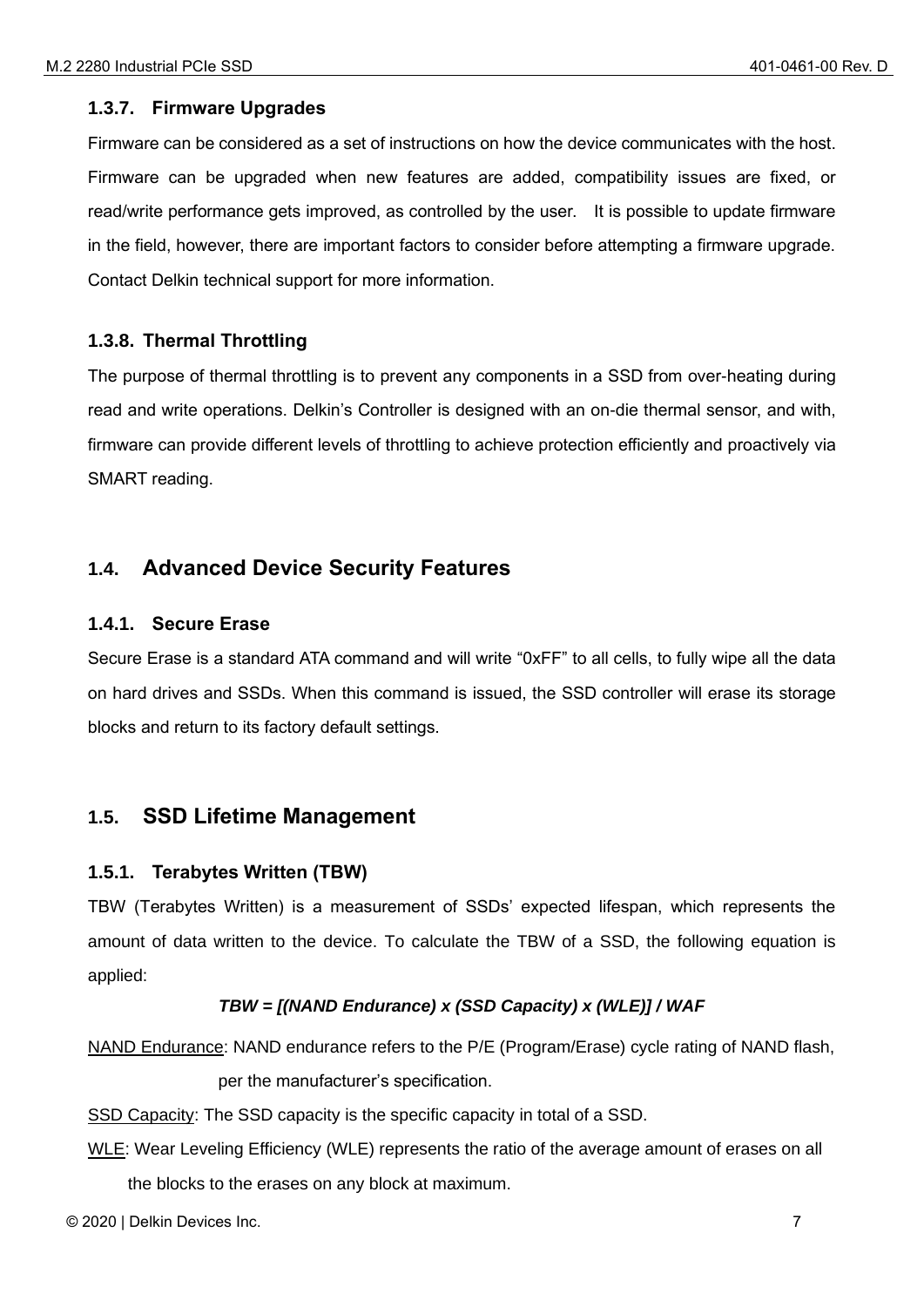WAF: Write Amplification Factor (WAF) is a numerical value representing the ratio between the amount of data that a SSD controller writes to the flash and the amount of data that the host's flash controller writes. A better WAF, which is near 1, guarantees better endurance and lower frequency of data written to flash memory.

#### <span id="page-7-0"></span>**1.6. An Adaptive Approach to Performance Tuning**

#### <span id="page-7-1"></span>**1.6.1. Throughput**

Based on the available space of the disk, Delkin SSD controller will regulate the read/write speed and manage the throughput performance. When significant free space remains, the firmware will continuously perform read/write activity. At this stage, there is still no need to implement garbage collection to allocate and release memory, which will accelerate read/write processing to improve the performance. However, when free space is used up, the controller will slow down the read/write processing, and implement garbage collection to release memory blocks. Hence, read/write performance will become slower.

#### <span id="page-7-2"></span>**1.6.2. Predict & Fetch**

Normally, when the host tries to read data from the SSD, the SSD will only perform one read action after receiving one command. However, Delkin's controller applies *Predict & Fetch* to improve the read speed. When the host issues sequential read commands to the SSD, the SSD will automatically expect that the following will also be read commands. Thus, before receiving the next command, flash has already prepared the data. Accordingly, this accelerates the data processing time, and the host does not need to wait as long to receive data.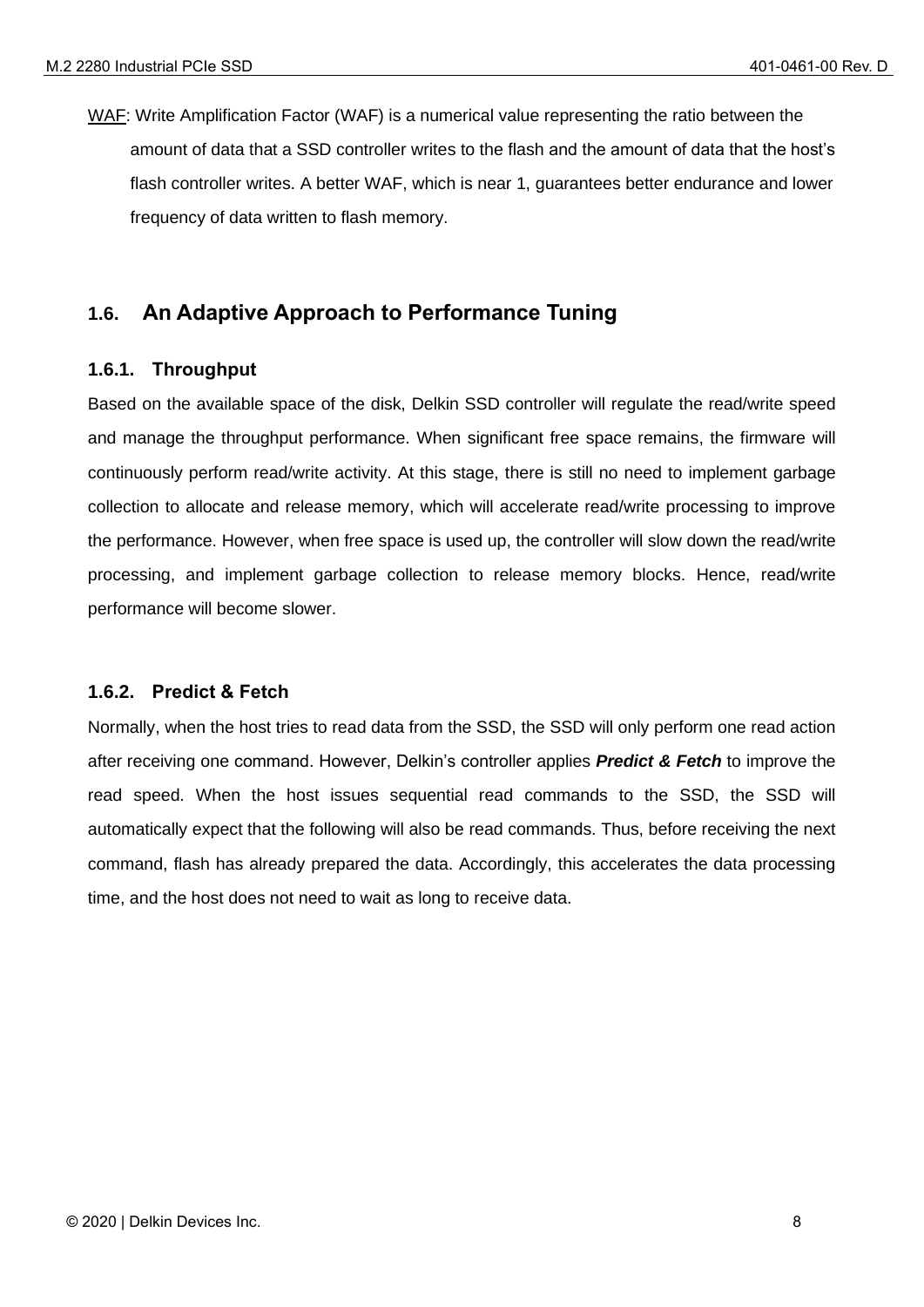## <span id="page-8-0"></span>**2. PRODUCT SPECIFICATIONS**

- ⚫ **Capacity**
	- From 128GB up to 1TB

#### ⚫ **Electrical/Physical Interface**

- PCIe Interface
	- ◆ Compliant with NVMe 1.3
	- PCIe Express Base Ver 3.1
	- PCIe Gen 3 x 2 lane & backward compatible to PCIe Gen 2 and Gen 1
	- Support up to QD 128 with queue depth of up to 64K
	- Supports power management

#### ⚫ **ECC Scheme**

StrongECC™ (SECC) of ECC algorithm

#### ⚫ **Supports SMART and TRIM commands**

#### ⚫ **Performance**

|                 | <b>Sequential Performance</b> |              |  |
|-----------------|-------------------------------|--------------|--|
| <b>Capacity</b> | <b>CrystalDiskMark</b>        |              |  |
|                 | Read (MB/s)                   | Write (MB/s) |  |
| 128GB           | 1500                          | 450          |  |
| 256GB           | 1600                          | 850          |  |
| 512GB           | 1600                          | 1000         |  |
| 1TR             | 2600                          | 1000         |  |

#### Notes:

- 1. Performance is measured with the following conditions
	- a. CrystalDiskMark 5.1.2, 1GB range, QD=32, Thread=1
	- b. IOMeter, 8GB range, 4K data size, QD=32 (3) ATTO, transfer Size 8192 KB
- 2. Performance may vary with host platform.
- 3. Table above is for reference only.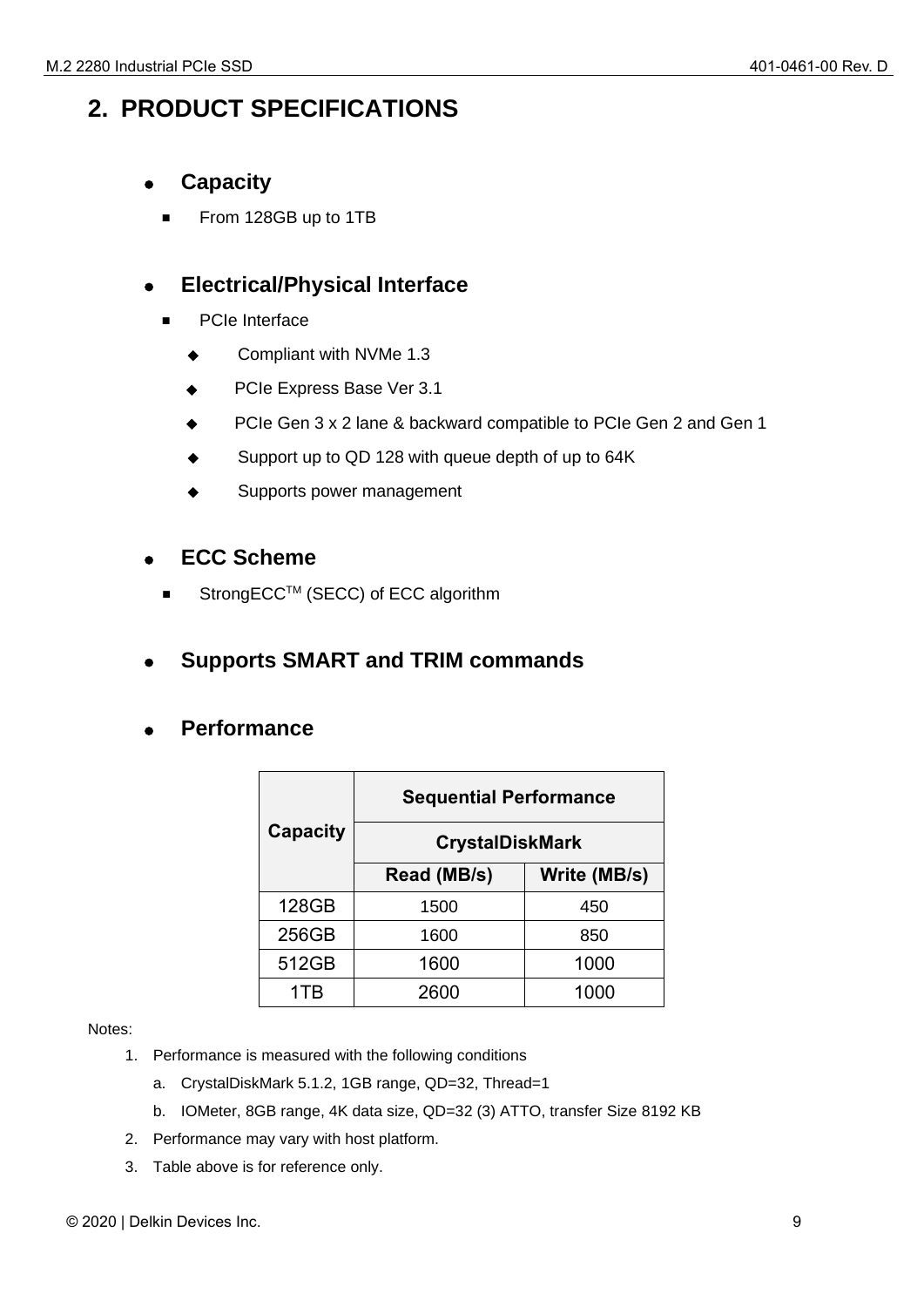## ⚫ **Endurance - TBW (Terabytes Written)**

| <b>Capacity</b> | <b>TBW</b> |
|-----------------|------------|
| 128GB           | >100       |
| 256GB           | >200       |
| 512GB           | >400       |
| 1TB             | >900       |

#### **NOTES:**

1. Many factors affect drive endurance / TBW, including flash configuration, SDR configuration, host platform, usage model, write amplification factor, etc. The figures above are estimates and are not guarantees. The test followed JEDEC219A client endurance workload

#### ⚫ **Part Numbers**

## **M.2 2280 Industrial TLC SSD Industrial Temperature (-40 to 85°C)**

| <b>Capacity</b> | <b>Part Number</b> |  |
|-----------------|--------------------|--|
| 128GB           | MB1HFRCFD-80000-2  |  |
| 256GB           | MB2HFRCFD-80000-2  |  |
| 512GB           | MB5HFQXFD-80000-2  |  |
| 1TR             | MB1TFRAGA-80000-2  |  |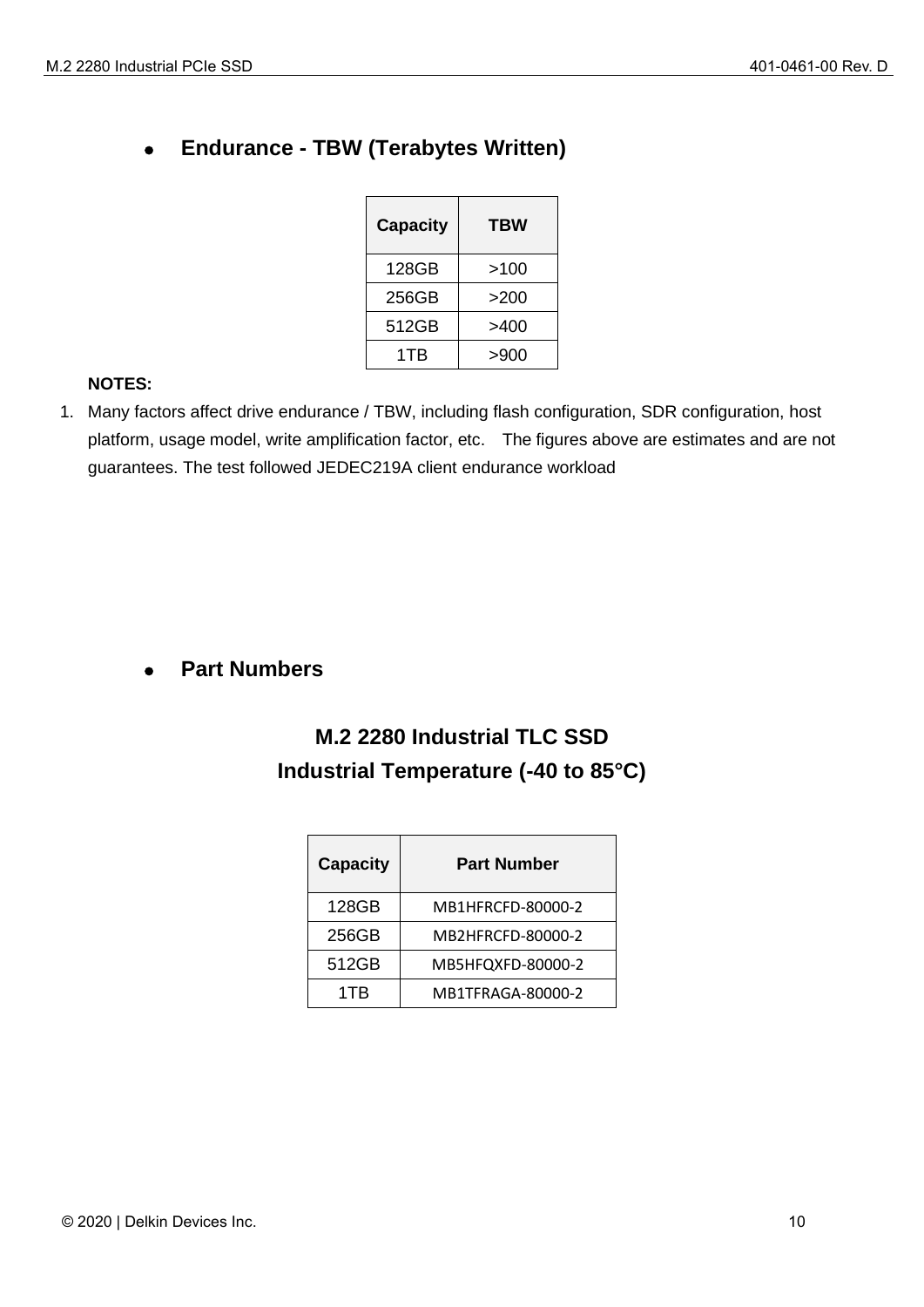## <span id="page-10-0"></span>**3. ENVIRONMENTAL SPECIFICATIONS**

#### <span id="page-10-1"></span>**3.1. Environmental Conditions**

#### <span id="page-10-2"></span>**3.1.1. Temperature and Humidity**

- ⚫ Temperature:
	- Storage: -40°C to 85°C
	- Operational: -40°C to 85°C
- Humidity:
	- ◆ RH 95% under 55°C (operational)

#### <span id="page-10-3"></span>**3.1.2. Shock & Vibration**

- ⚫ Shock Specification
	- ◆ 1500G, 0.5ms duration
- ⚫ Vibration Specification
	- 20Hz ~80Hz/1.52mm displacement, 80Hz~2000Hz / 20G Acceleration, 3 axes

#### <span id="page-10-4"></span>**3.1.3. Electrostatic Discharge (ESD)**

 $\bullet$  +/- 4KV

#### <span id="page-10-5"></span>**3.1.4. EMI Compliance**

- EN 55032, CISPR 32(CE)
- AS/NZS CISPR 32(CE)
- ANSI C63.4 (FCC)
- VCCI-CISPR 32 (VCCI)
- CNS 13438 (BSMI)

#### <span id="page-10-6"></span>**3.2. MTBF**

MTBF, an acronym for Mean Time Between Failures, is a measure of a device's reliability. Its value represents the average time between a repair and the next failure. The measure is typically in units of hours. The higher the MTBF value, the higher the reliability of the device.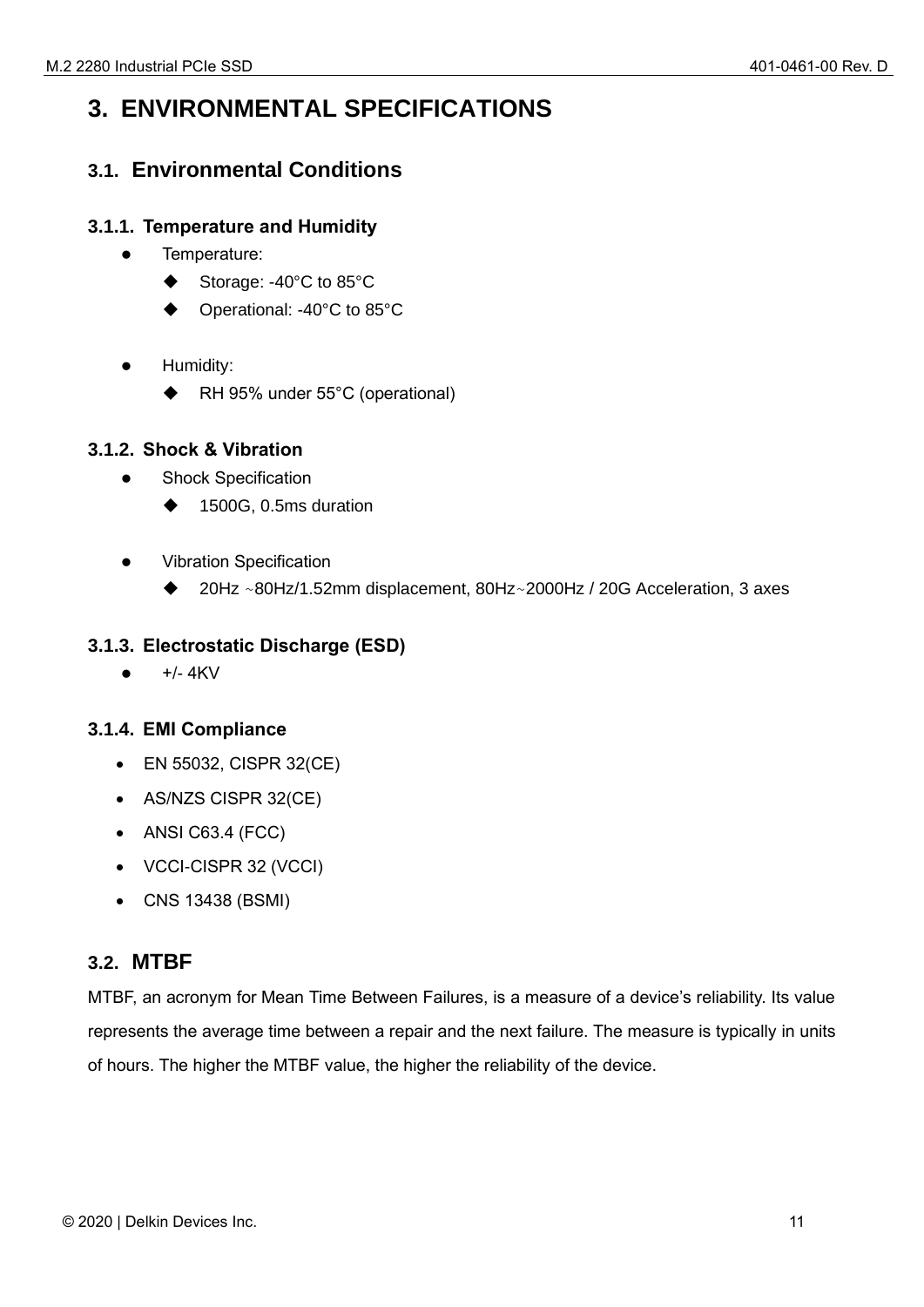#### <span id="page-11-0"></span>**3.3. Certification & Compliance**

- RoHS
- WHQL
- PCI Express Base 3.1
- UNH-IOL NVM Express Logo
- WARNING: This product may contain chemicals known to the State of California to cause cancer, birth defects, or other reproductive harm. For more information go to www.p65warnings.ca.gov.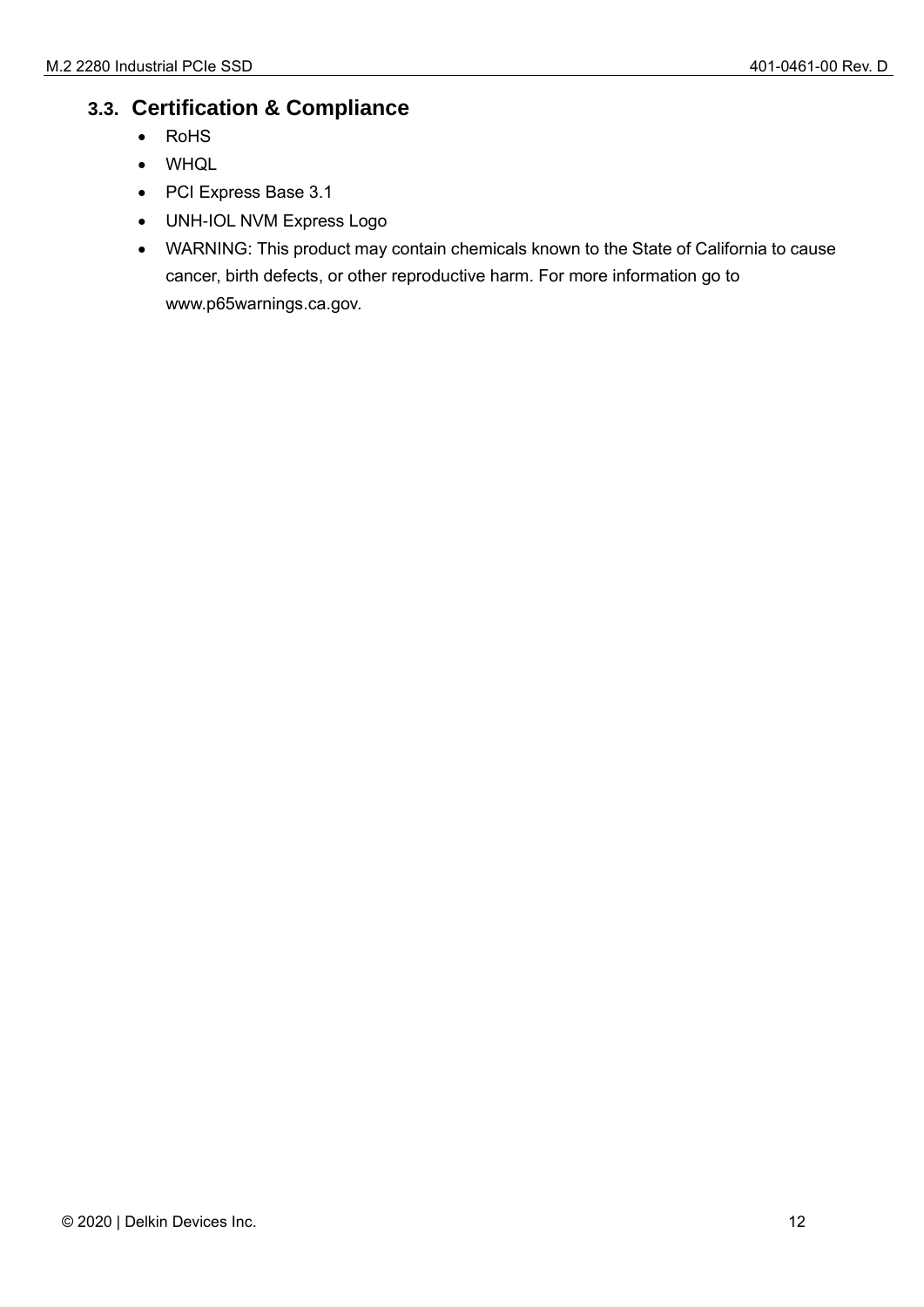## <span id="page-12-0"></span>**4. ELECTRICAL SPECIFICATIONS**

#### <span id="page-12-3"></span><span id="page-12-1"></span>**4.1. Supply Voltage**

| <b>Parameter</b>           | Rating         |
|----------------------------|----------------|
| <b>Operating Voltage</b>   | $Min = 3.14V$  |
|                            | $Max = 3.47 V$ |
| Rise Time (Max/min)        | 100 $ms/0.1ms$ |
| Fall Time (Max/min)        | 5s/1ms         |
| Min. Off Time <sup>1</sup> | 1 s            |

NOTE:

1. Minimum time between power removed from SSD (Vcc < 100 mW) and power re-applied to the drive.

#### <span id="page-12-4"></span><span id="page-12-2"></span>**4.2. Power Consumption**

| <b>Capacity</b> | Read  | Write | Read   | Write  |
|-----------------|-------|-------|--------|--------|
|                 | (Max) | (Max) | (Avg.) | (Avg.) |
| 128GB           | 2900  | 2200  | 2800   | 2200   |
| 256GB           | 3300  | 2800  | 3200   | 2700   |
| 512GB           | 3500  | 3000  | 3400   | 2900   |
| 1TB             | 5000  | 4700  | 5000   | 5100   |

#### **Table 4-2 Power Consumption**

Unit: mW

#### **NOTES:**

- a. Use CrystalDiskMark 5.1.2 with the setting of 1000MB. Sequentially read and write the disk for 5 times, and measure power consumption during sequential Read [1/5]~[5/5] or sequential Write [1/5]~[5/5]
- b. Power Consumption may differ according to platform.
- c. The measured power voltage is 3.3V.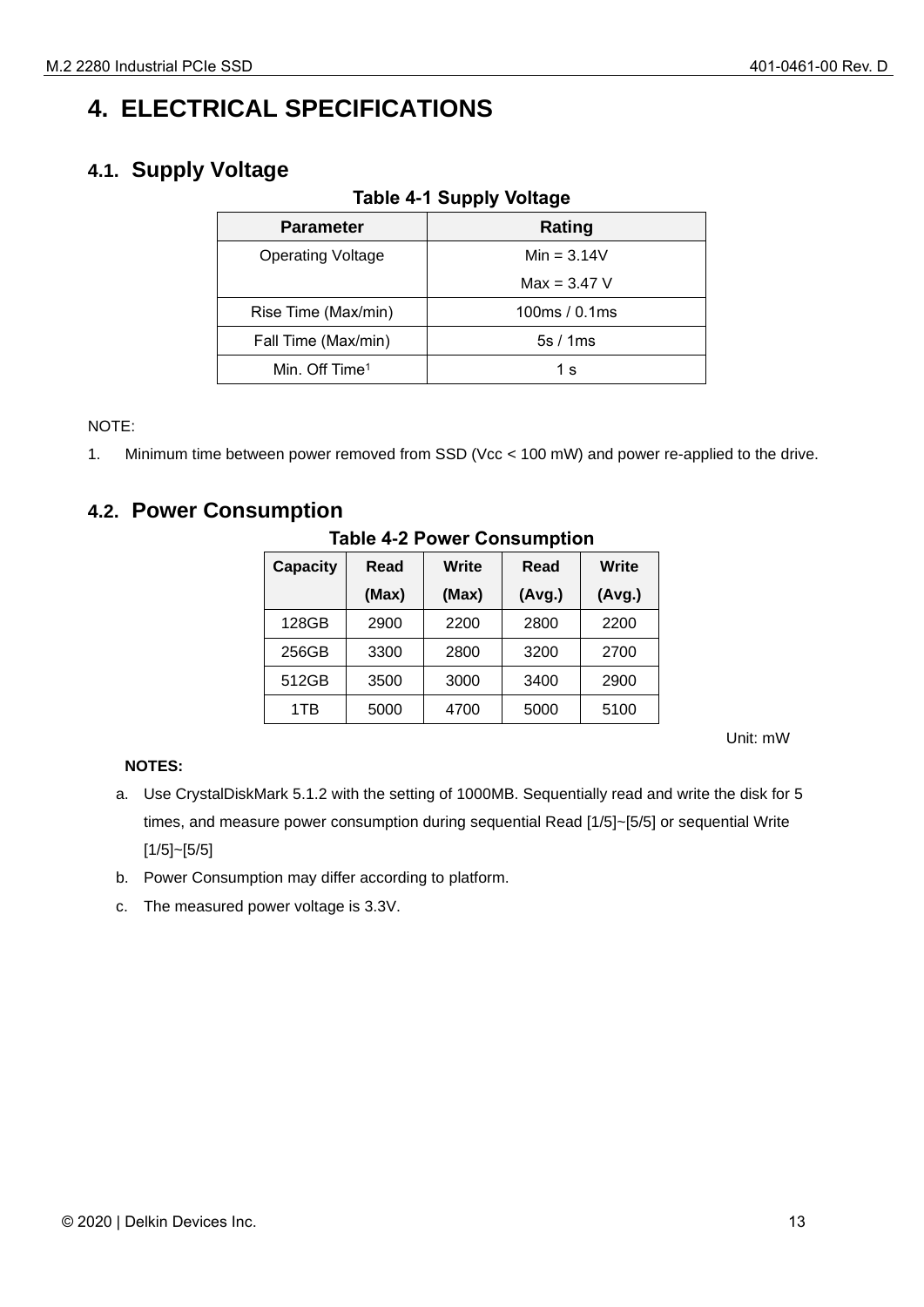## <span id="page-13-0"></span>**5. INTERFACE**

## <span id="page-13-1"></span>**5.1. Pin Assignment and Descriptions**

Table 5-1 defines the signal assignment of the internal NGFF connector for SSD usage, described in the PCI Express M.2 Specification, version 1.0 of the PCI-SIG.

<span id="page-13-2"></span>

| Pin#             | <b>PCIe Pin</b> | <b>Description</b>                                                                                                                                                                                                                                                        |  |
|------------------|-----------------|---------------------------------------------------------------------------------------------------------------------------------------------------------------------------------------------------------------------------------------------------------------------------|--|
| 1                | <b>GND</b>      | $CONFIG_3 = GND$                                                                                                                                                                                                                                                          |  |
| $\overline{2}$   | 3.3V            | 3.3V source                                                                                                                                                                                                                                                               |  |
| 3                | <b>GND</b>      | Ground                                                                                                                                                                                                                                                                    |  |
| 4                | 3.3V            | 3.3V source                                                                                                                                                                                                                                                               |  |
| 5                | N/C             | No Connect                                                                                                                                                                                                                                                                |  |
| 6                | N/C             | No Connect                                                                                                                                                                                                                                                                |  |
| $\overline{7}$   | N/C             | No Connect                                                                                                                                                                                                                                                                |  |
| 8                | N/C             | No Connect                                                                                                                                                                                                                                                                |  |
| $\boldsymbol{9}$ | N/C             | No Connect or Ground                                                                                                                                                                                                                                                      |  |
| 10               | LED1#           | These signals are used to allow the add-in card to provide<br>status indicators via LED devices that will be provided by<br>the system. Behavior:<br>Command in:<br>● 2Hz on/off cycle = blinking 2Hz (=250ms on / 250ms off<br>No command:<br>time)<br>$\bullet$ set low |  |
| 11               | N/C             | No Connect                                                                                                                                                                                                                                                                |  |
| 12               | Module Key B    | Module Key                                                                                                                                                                                                                                                                |  |
| 13               | Module Key B    | Module Key                                                                                                                                                                                                                                                                |  |
| 14               | Module Key B    | Module Key                                                                                                                                                                                                                                                                |  |
| 15               | Module Key B    | Module Key                                                                                                                                                                                                                                                                |  |
| 16               | Module Key B    | Module Key                                                                                                                                                                                                                                                                |  |
| 17               | Module Key B    | Module Key                                                                                                                                                                                                                                                                |  |
| 18               | Module Key B    | Module Key                                                                                                                                                                                                                                                                |  |
| 19               | Module Key B    | Module Key                                                                                                                                                                                                                                                                |  |
| 20               | N/C             | No Connect                                                                                                                                                                                                                                                                |  |
| 21               | GND             | Ground                                                                                                                                                                                                                                                                    |  |

| Table 5-1 Pin Assignment and Descriptions for M.2 |  |  |  |
|---------------------------------------------------|--|--|--|
|---------------------------------------------------|--|--|--|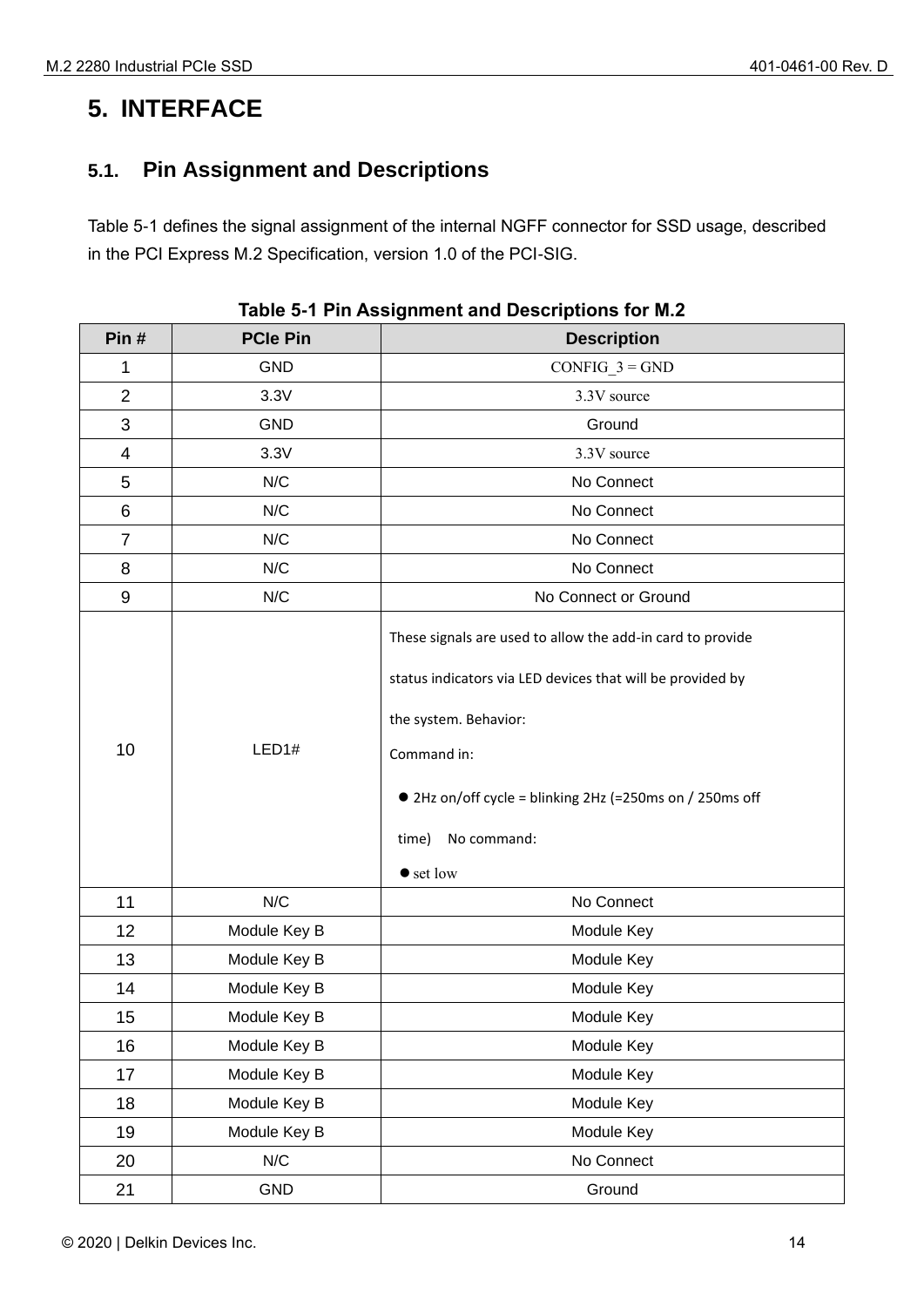| 22 | N/C                      | No Connect                                                          |  |
|----|--------------------------|---------------------------------------------------------------------|--|
| 23 | N/C                      | No Connect                                                          |  |
| 24 | N/C                      | No Connect                                                          |  |
| 25 | N/C                      | No Connect                                                          |  |
| 26 | N/C                      | No Connect                                                          |  |
| 27 | <b>GND</b>               | Ground                                                              |  |
| 28 | N/C                      | No Connect                                                          |  |
| 29 | PETn1                    | PCIe TX Differential signal defined by the PCI Express M.2 spec     |  |
| 30 | N/C                      | No Connect                                                          |  |
| 31 | PET <sub>n1</sub>        | PCIe TX Differential signal defined by the PCI Express M.2 spec     |  |
| 32 | N/C                      | No Connect                                                          |  |
| 33 | <b>GND</b>               | Ground                                                              |  |
| 34 | N/C                      | No Connect                                                          |  |
| 35 | PER <sub>n1</sub>        | PCIe TX Differential signal defined by the PCI Express M.2 spec     |  |
| 36 | N/C                      | No Connect                                                          |  |
| 37 | PERp1                    | PCIe TX Differential signal defined by the PCI Express M.2 spec     |  |
| 38 | N/C                      | No Connect                                                          |  |
| 39 | <b>GND</b>               | Ground                                                              |  |
| 40 | SMB_CLK (I/O)(0/1.8V)    | SMBus Clock; Open Drain with pull-up on platform                    |  |
| 41 | PET <sub>n</sub> 0       | PCIe TX Differential signal defined by the PCI Express M.2 spec     |  |
| 42 | SMB DATA $(I/O)(0/1.8V)$ | SMBus Data; Open Drain with pull-up on platform.                    |  |
| 43 | PET <sub>p0</sub>        | PCIe TX Differential signal defined by the PCI Express M.2 spec     |  |
|    |                          | Alert notification to master; Open Drain with pull-up on platform;  |  |
| 44 | ALERT#(O) (0/1.8V)       | Active                                                              |  |
|    |                          | low.                                                                |  |
| 45 | <b>GND</b>               | Ground                                                              |  |
| 46 | ${\rm N/C}$              | No connect                                                          |  |
| 47 | PER <sub>n0</sub>        | PCIe RX Differential signal defined by the PCI Express M.2 spec     |  |
| 48 | N/C                      | No connect                                                          |  |
| 49 | PER <sub>p0</sub>        | PCIe RX Differential signal defined by the PCI Express M.2 spec     |  |
|    |                          | PE-Reset is a functional reset to the card as                       |  |
| 50 | PERST#(I)(0/3.3V)        | defined by the PCIe Mini CEM specification.                         |  |
| 51 | <b>GND</b>               | Ground                                                              |  |
|    |                          | Clock Request is a reference clock request signal as defined by the |  |
| 52 | CLKREQ# $(I/O)(0/3.3V)$  | PCIe                                                                |  |
|    |                          | Mini CEM specification; Also used by L1 PM Sub-states.              |  |
|    | REFCLKn                  | PCIe Reference Clock signals (100 MHz)                              |  |
| 53 |                          | defined by the PCI Express M.2 spec.                                |  |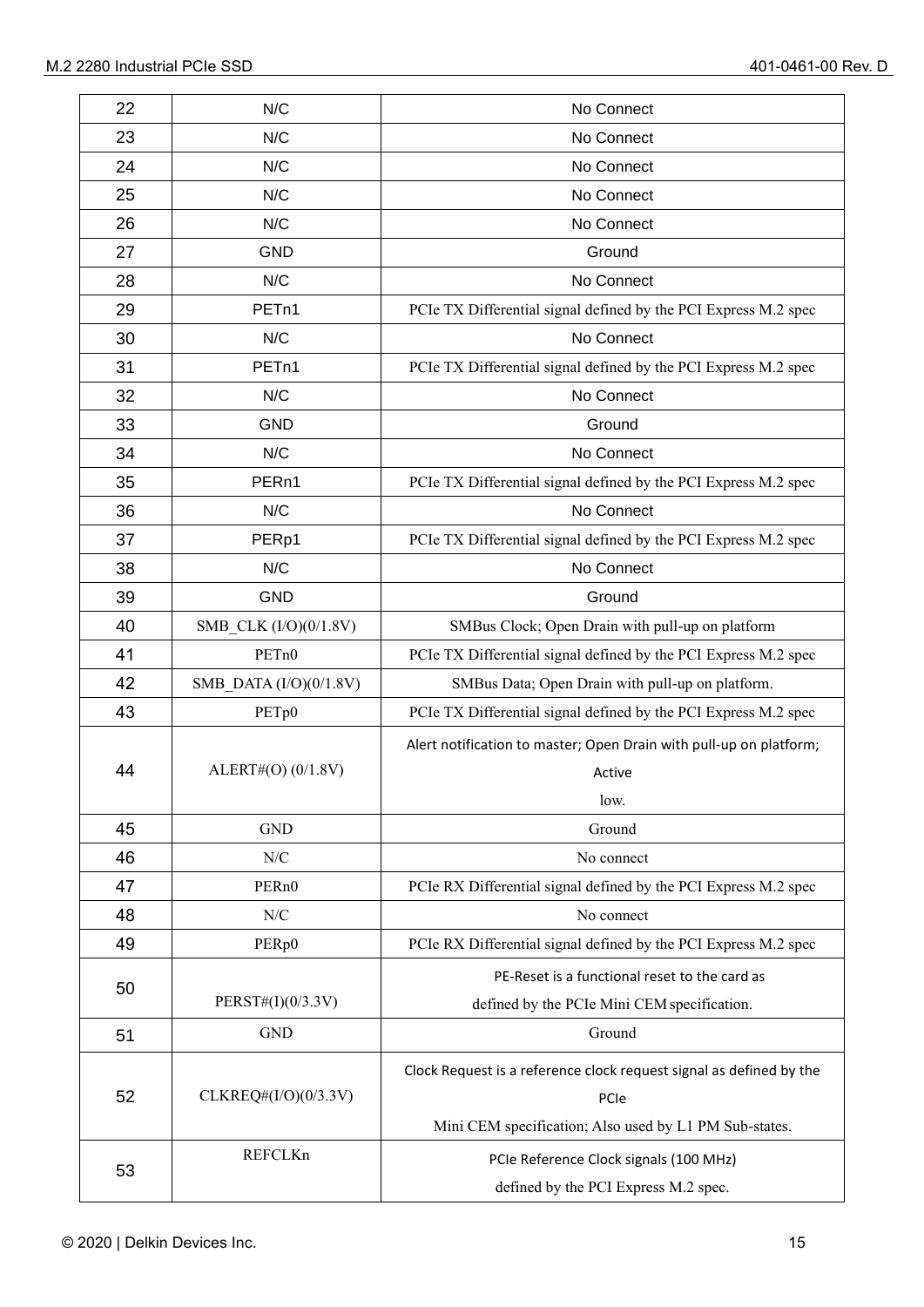| 54 |                               | PCIe PME Wake.                                      |
|----|-------------------------------|-----------------------------------------------------|
|    | PEWAKE#(I/O)(0/3.3V)          | Open Drain with pull up on platform; Active Low.    |
|    |                               | PCIe Reference Clock signals (100 MHz)              |
| 55 | <b>REFCLKp</b>                | defined by the PCI Express M.2 spec.                |
|    |                               | Manufacturing Data line. Used for SSD manufacturing |
|    |                               | only.                                               |
| 56 | Reserved for MFG Data         | Not used in normal operation.                       |
|    |                               | Pins should be left N/C in platform Socket.         |
| 57 | <b>GND</b>                    | Ground                                              |
|    |                               | Manufacturing Clock line. Used for SSD              |
|    |                               | manufacturing only.                                 |
| 58 | <b>Reserved for MFG Clock</b> |                                                     |
|    |                               | Not used in normal operation.                       |
|    |                               | Pins should be left N/C in platform Socket.         |
| 59 | Module Key M                  | Module Key                                          |
| 60 | Module Key M                  | Module Key                                          |
| 61 | Module Key M                  | Module Key                                          |
| 62 | Module Key M                  | Module Key                                          |
| 63 | Module Key M                  | Module Key                                          |
| 64 | Module Key M                  | Module Key                                          |
| 65 | Module Key M                  | Module Key                                          |
| 66 | Module Key M                  | Module Key                                          |
| 67 | N/C                           | No Connect                                          |
|    |                               | 32.768 kHz clock supply input that is provided by   |
| 68 | SUSCLK (I) (0/3.3V)           | the platform                                        |
|    | (I)(0/3.3V)                   | chipset to reduce power and cost for the module.    |
| 69 | <b>NC</b>                     | $CONFIG_1 = No connect$                             |
| 70 | 3.3V                          | 3.3V source                                         |
| 71 | <b>GND</b>                    | Ground                                              |
| 72 | 3.3V                          | 3.3V source                                         |
| 73 | <b>GND</b>                    | Ground                                              |
| 74 | 3.3V                          | 3.3V source                                         |
| 75 | <b>GND</b>                    | CONFIG_2 = Ground                                   |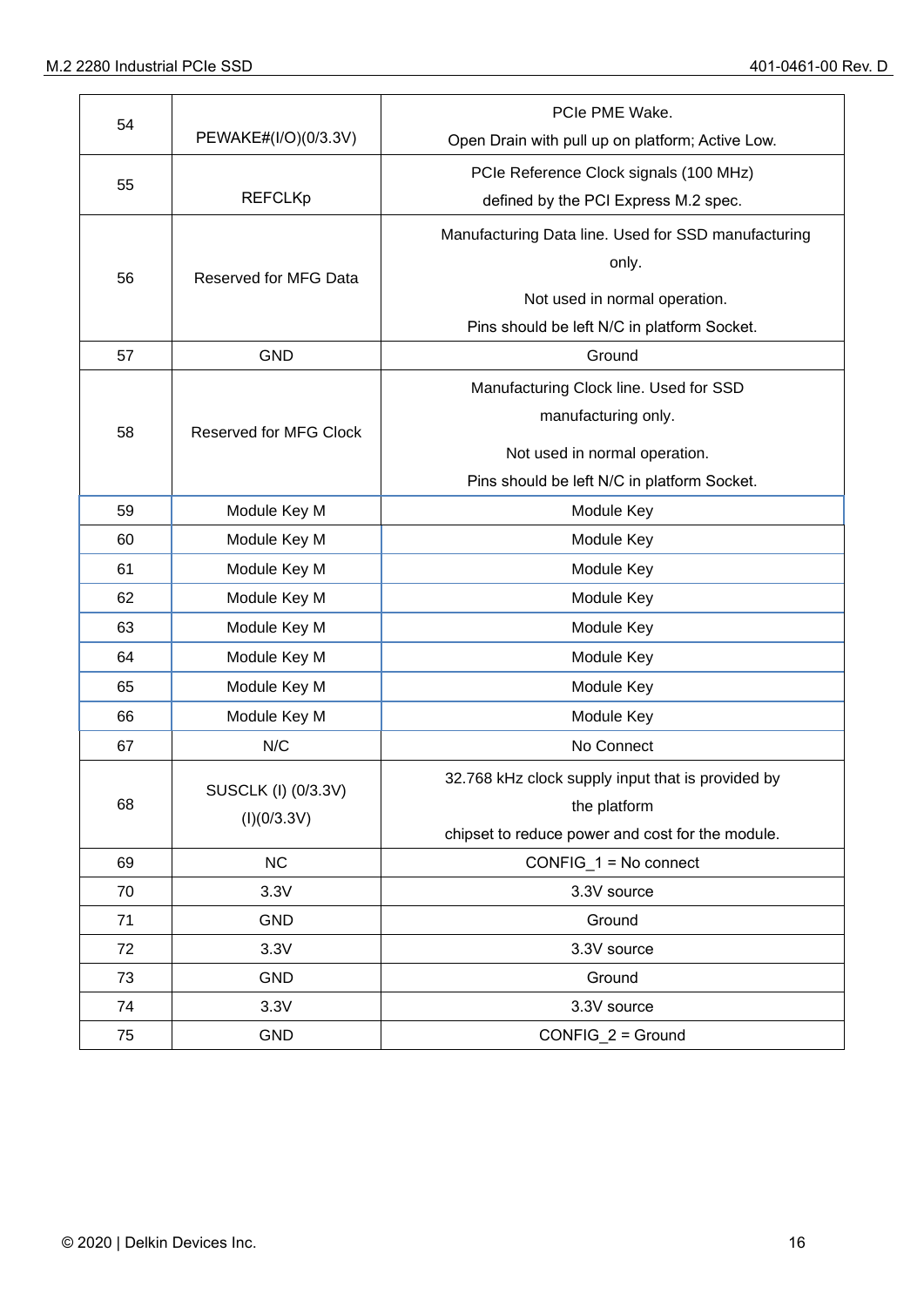## <span id="page-16-0"></span>**6. SUPPORTED COMMANDS**

## <span id="page-16-1"></span>**6.1. NVMe Command List**

<span id="page-16-2"></span>

| <b>Op Code</b> | <b>Command Description</b>  |  |  |
|----------------|-----------------------------|--|--|
| 00h            | Delete I/O Submission Queue |  |  |
| 01h            | Create I/O Submission Queue |  |  |
| 02h            | Get Log Page                |  |  |
| 04h            | Delete I/O Completion Queue |  |  |
| 05h            | Create I/O Completion Queue |  |  |
| 06h            | Identify                    |  |  |
| 08h            | Abort                       |  |  |
| 09h            | <b>Set Features</b>         |  |  |
| 0Ah            | <b>Get Features</b>         |  |  |
| 0Ch            | Asynchronous Event Request  |  |  |
| 10h            | <b>Firmware Activate</b>    |  |  |
| 11h            | Firmware Image Download     |  |  |

#### **Table 6-1 Admin Commands**

## **Table 6-2 Admin Commands – NVM Command Set Specific**

| <b>Op Code</b> | <b>Command Description</b> |  |
|----------------|----------------------------|--|
| 00h            | Format NVM                 |  |
| 01h            | <b>Security Send</b>       |  |
| 02h            | <b>Security Receive</b>    |  |

#### **Table 6-3 NVM Commands**

| <b>Op Code</b> | <b>Command Description</b> |  |  |
|----------------|----------------------------|--|--|
| 00h            | Flush                      |  |  |
| 01h            | Write                      |  |  |
| 02h            | Read                       |  |  |
| 04h            | Write Uncorrectable        |  |  |
| 08h            | <b>Write Zeroes</b>        |  |  |
| 09h            | Dataset Management         |  |  |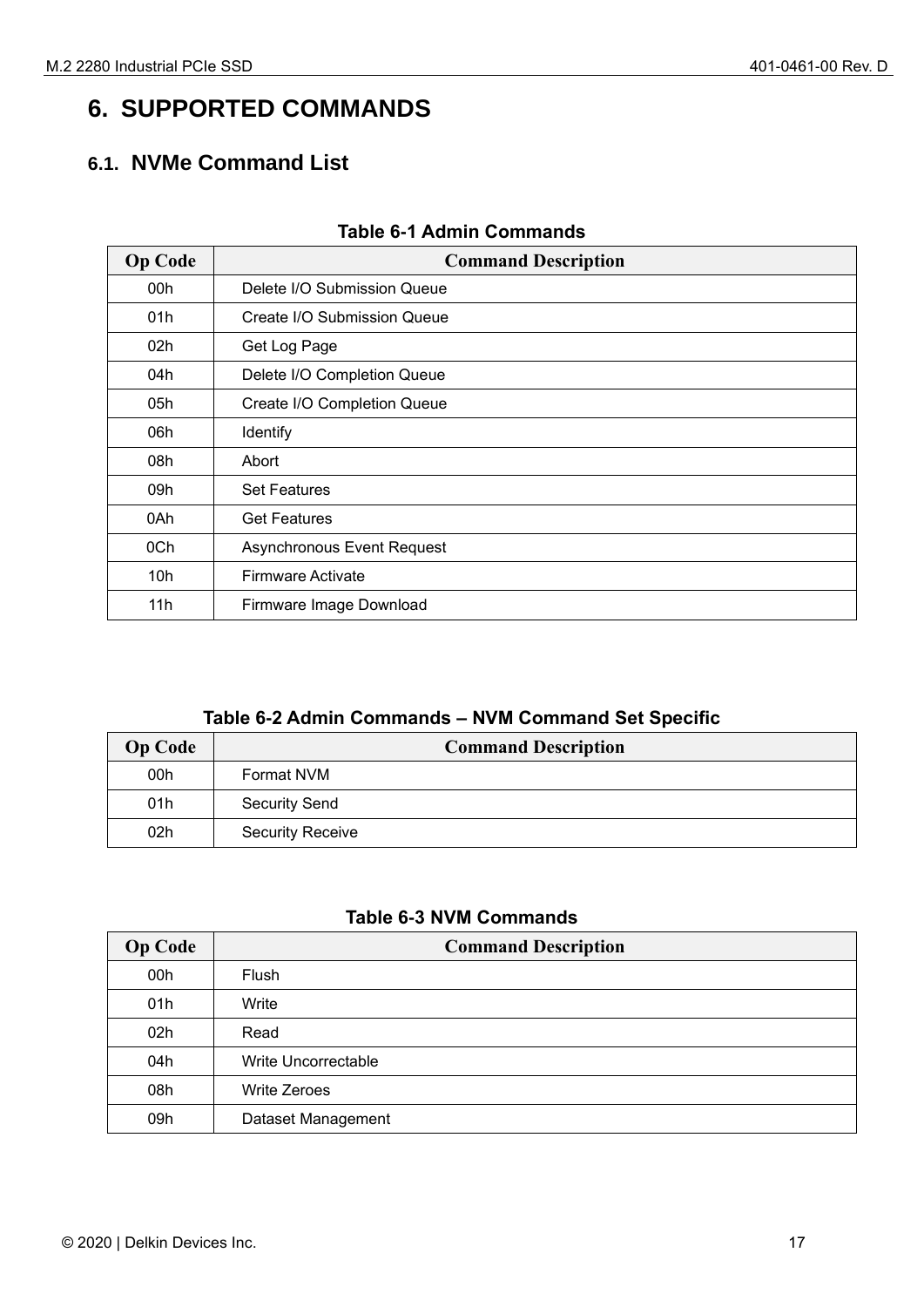#### <span id="page-17-0"></span>**6.2. Identify Device Data**

The following table details the sector data returned by the IDENTIFY DEVICE command.

| <b>Bytes</b> | O/M         | <b>Description</b>                                           | <b>Default Value</b> |
|--------------|-------------|--------------------------------------------------------------|----------------------|
| 01:00        | M           | PCI Vendor ID (VID)                                          | 0x1987               |
| 03:02        | M           | PCI Subsystem Vendor ID (SSVID)                              | 0x1987               |
| 23:04        | M           | Serial Number (SN)                                           | SN                   |
| 63:24        | M           | Model Number (MN)                                            | <b>Model Number</b>  |
| 71:64        | M           | Firmware Revision (FR)                                       | FW Name              |
| 72           | M           | Recommended Arbitration Burst (RAB)                          | 0x01                 |
| 75:73        | M           | IEEE OUI Identifier (IEEE)                                   | 0x000000             |
| 76           | O           | Controller Multi-Path I/O and Namespace Sharing Capabilities | 0x00                 |
|              |             | (CMIC)                                                       |                      |
| 77           | M           | Maximum Data Transfer Size (MDTS)                            | 0x09                 |
| 79:78        | M           | Controller ID (CNTLID)                                       | 0x0000               |
| 83:80        | M           | Version (VER)                                                | 0x00010200           |
| 87:84        | M           | RTD3 Resume Latency (RTD3R)                                  | 0x00124F80           |
| 91:88        | M           | RTD3 Entry Latency (RTD3E)                                   | 0x0016E360           |
| 95:92        | M           | Optional Asynchronous Events Supported (OAES)                | 0x00000000           |
| 239:96       |             | Reserved                                                     | 0x0                  |
| 255:240      |             | Refer to the NVMe Management Interface                       |                      |
|              |             | Specification for definition                                 | 0x0                  |
| 257:256      | M           | <b>Optional Admin Command Support (OACS)</b>                 | 0x0017               |
| 258          | M           | Abort Command Limit (ACL)                                    | 0x00                 |
| 259          | М           | Asynchronous Event Request Limit (AERL)                      | 0x03                 |
| 260          | M           | Firmware Updates (FRMW)                                      | 0x02                 |
| 261          | M           | Log Page Attributes (LPA)                                    | 0x04                 |
| 262          | M           | Error Log Page Entries (ELPE)                                | 0x0F                 |
| 263          | M           | Number of Power States Support (NPSS)                        | 0x04                 |
| 264          | M           | Admin Vendor Specific Command Configuration (AVSCC)          | 0x01                 |
| 265          | $\circ$     | Autonomous Power State Transition Attributes (APSTA)         | 0x01                 |
| 267:266      | M           | Warning Composite Temperature Threshold (WCTEMP)             | 0x016B               |
| 269:268      | M           | Critical Composite Temperature Threshold (CCTEMP)            | 0x016F               |
| 271:270      | $\circ$     | Maximum Time for Firmware Activation (MTFA)                  | 0x0000               |
| 275:272      | $\circ$     | Host Memory Buffer Preferred Size (HMPRE)                    | 0x00000000           |
| 279:276      | $\circ$     | Host Memory Buffer Minimum Size (HMMIN)                      | 0x00000000           |
| 295:280      | $\mathsf O$ | Total NVM Capacity (TNVMCAP)                                 | 0x0                  |

|  | Table 6-4 Controller Data Structure Identification |
|--|----------------------------------------------------|
|--|----------------------------------------------------|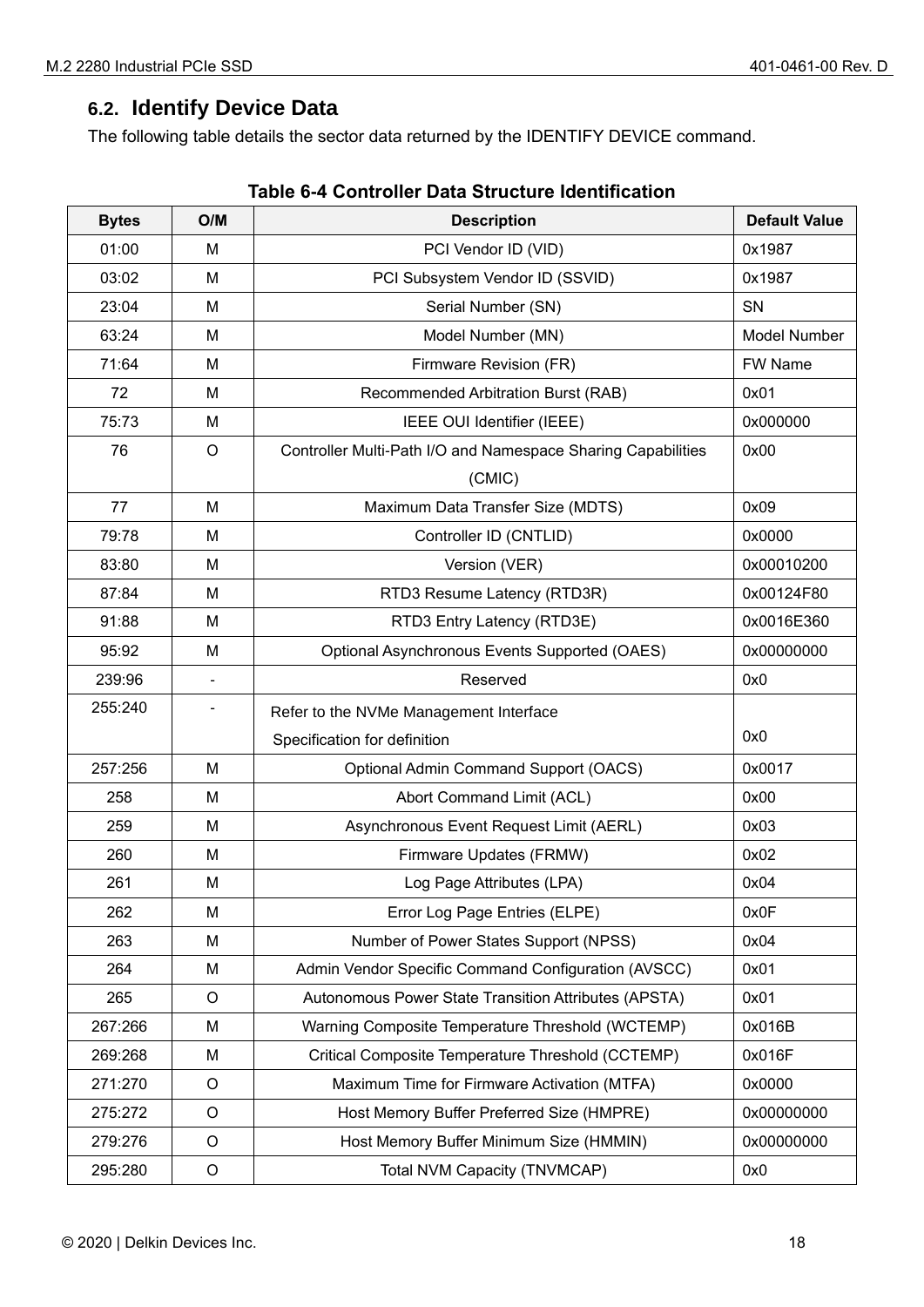| 311:296   | $\circ$                | Unallocated NVM Capacity (UNVMCAP)                | 0x0              |
|-----------|------------------------|---------------------------------------------------|------------------|
| 315:312   | $\mathcal{O}$          | Replay Protected Memory Block Support (RPMBS)     | 0x00000000       |
| 511:316   |                        | Reserved                                          | 0x0              |
|           |                        | <b>NVM Command Set Attributes</b>                 |                  |
| 512       | M                      | Submission Queue Entry Size (SQES)                | 0x66             |
| 513       | M                      | Completion Queue Entry Size (CQES)                | 0x44             |
| 515:514   |                        | Reserved                                          | 0x0000           |
| 519:516   | M                      | Number of Namespaces (NN)                         | 0x00000001       |
| 521:520   | M                      | Optional NVM Command Support (ONCS)               | 0x001E           |
| 523:522   | M                      | <b>Fused Operation Support (FUSES)</b>            | 0x0000           |
| 524       | M                      | Format NVM Attributes (FNA)                       | 0x01             |
| 525       | M                      | Volatile Write Cache (VWC)                        | 0x01             |
| 527:526   | M                      | Atomic Write Unit Normal (AWUN)                   | 0x00FF           |
| 529:528   | M                      | Atomic Write Unit Power Fail (AWUPF)              | 0x0000           |
| 530       | M                      | NVM Vendor Specific Command Configuration (NVSCC) | 0x00             |
| 531       | M                      | Reserved                                          | 0x00             |
| 533:532   | $\mathcal{O}$          | Atomic Compare & Write Unit (ACWU)                | 0x0000           |
| 535:534   | M                      | Reserved                                          | 0x0000           |
| 539:536   | $\mathcal{O}$          | SGL Support (SGLS)                                | 0x00000000       |
| 703:540   | M                      | Reserved                                          | 0x0              |
|           |                        | <b>IO Command Set Attributes</b>                  |                  |
| 2047:704  | M                      | Reserved                                          | 0x0              |
| 2048:2079 | M                      | Power State 0 Descriptor                          | PSD <sub>0</sub> |
| 2111:2080 | $\mathcal{O}$          | Power State 1 Descriptor                          | PSD1             |
| 2143:2112 | $\mathcal{O}$          | Power State 2 Descriptor                          | PSD <sub>2</sub> |
| 2175:2144 | $\mathcal{O}$          | Power State 3 Descriptor                          | PSD3             |
| 2207:2176 | $\mathcal O$           | Power State 4 Descriptor                          | PSD4             |
| $\cdots$  | $\frac{1}{2}$          | (N/A)                                             | 0x0              |
| 3071:3040 | $\mathcal{O}$          | Power State 31 Descriptor                         | PSD31            |
|           | <b>Vendor Specific</b> |                                                   |                  |
| 4095:3072 | $\mathcal O$           | Vendor Specific (VS)                              | Reserved         |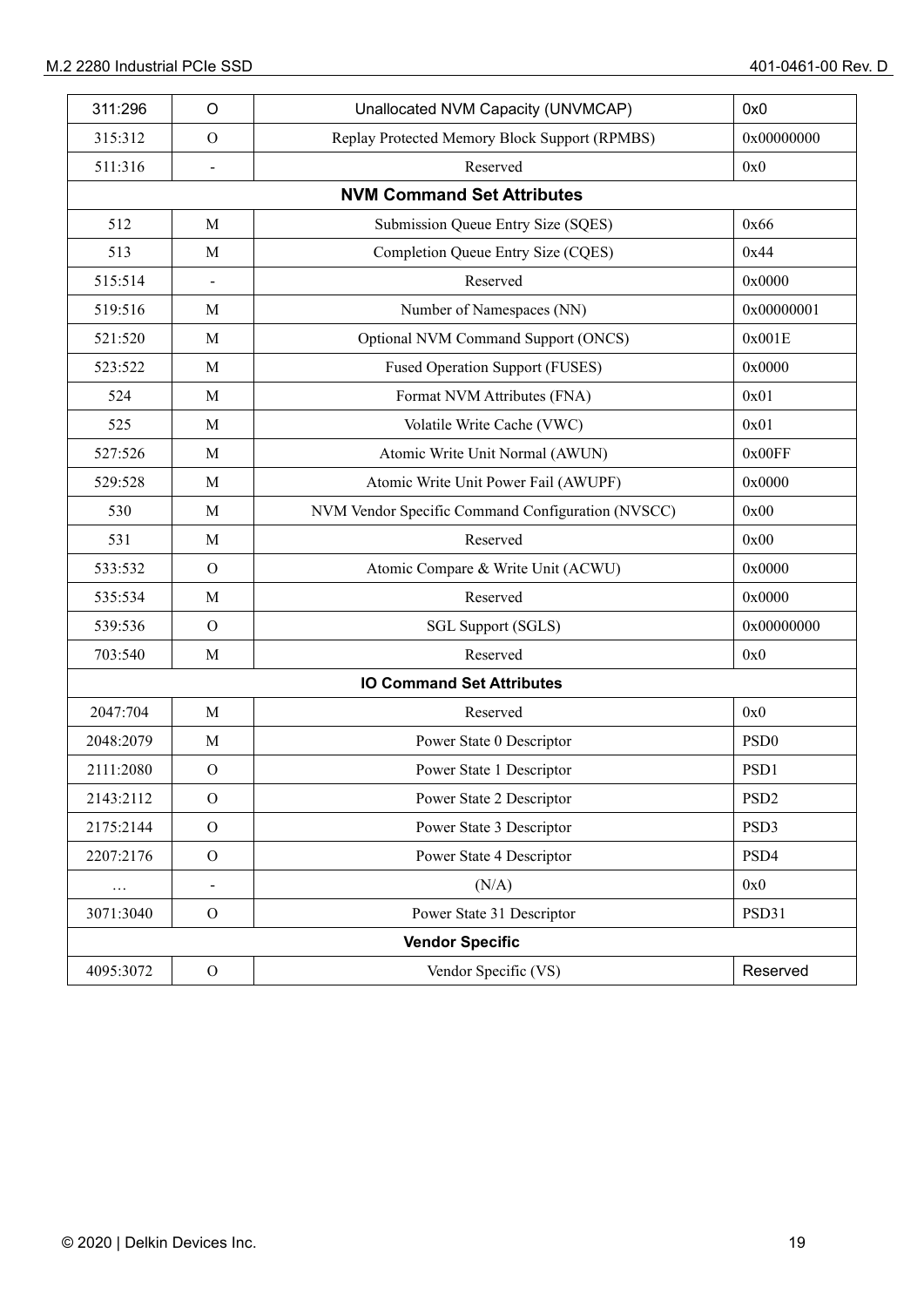## **Table 6-5 Identify Namespace Data Structure & NVM Command Set Specific**

| <b>Bytes</b> | <b>Description</b>                                                 |
|--------------|--------------------------------------------------------------------|
| 7:0          | Namespace Size (NSZE)                                              |
| 15:8         | Namespace Capacity (NCAP)                                          |
| 23:16        | Namespace Utilization (NUSE)                                       |
| 24           | Namespace Features (NSFEAT)                                        |
| 25           | Number of LBA Formats (NLBAF)                                      |
| 26           | Formatted LBA Size (FLBAS)                                         |
| 27           | Metadata Capabilities (MC)                                         |
| 28           | End-to-end Data Protection Capabilities (DPC)                      |
| 29           | End-to-end Data Protection Type Settings (DPS)                     |
| 30           | Namespace Multi-path I/O and Namespace Sharing Capabilities (NMIC) |
| 31           | <b>Reservation Capabilities (RESCAP)</b>                           |
| 119:32       | Reserved                                                           |
| 127:120      | IEEE Extended Unique Identifier (EUI64)                            |
| 131:128      | LBA Format 0 Support (LBAF0)                                       |
| 135:132      | LBA Format 1 Support (LBAF1)                                       |
| 139:136      | LBA Format 2 Support (LBAF2)                                       |
| 143:140      | LBA Format 3 Support (LBAF3)                                       |
| 147:144      | LBA Format 4 Support (LBAF4)                                       |
| 151:148      | LBA Format 5 Support (LBAF5)                                       |
| 155:152      | LBA Format 6 Support (LBAF6)                                       |
| 159:156      | LBA Format 7 Support (LBAF7)                                       |
| 163:160      | LBA Format 8 Support (LBAF8)                                       |
| 167:164      | LBA Format 9 Support (LBAF9)                                       |
| 171:168      | LBA Format 10 Support (LBAF10)                                     |
| 175:172      | LBA Format 11 Support (LBAF11)                                     |
| 179:176      | LBA Format 12 Support (LBAF12)                                     |
| 183:180      | LBA Format 13 Support (LBAF13)                                     |
| 187:184      | LBA Format 14 Support (LBAF14)                                     |
| 191:188      | LBA Format 15 Support (LBAF15)                                     |
| 383:192      | Reserved                                                           |
| 4095:384     | Vendor Specific (VS)                                               |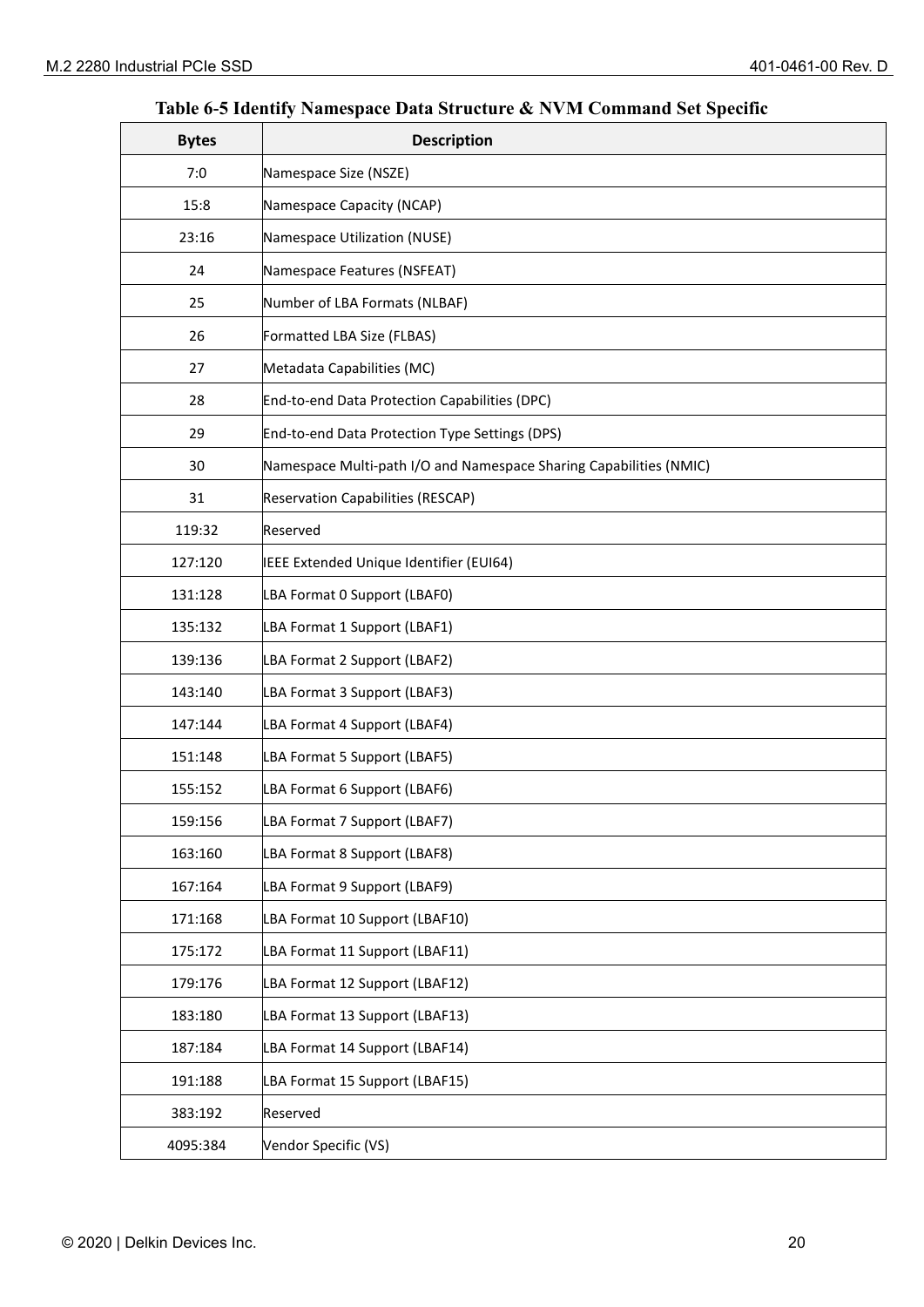#### **Table 6-6 List of Identify Namespace Data Structure for Each Capacity**

| Capacity | Byte[7:0]:                   |  |
|----------|------------------------------|--|
| (GB)     | <b>Namespace Size (NSZE)</b> |  |
| 128      | EE7C2B0                      |  |
| 256      | 1DCF32B0                     |  |
| 512      | 3B9E12B0                     |  |
| 1024     | <b>TBD</b>                   |  |

#### <span id="page-20-0"></span>**6.3. SMART Attributes**

#### **Table 6-7 SMART Attributes (Log Identifier 02h)**

| <b>Bytes Index</b> | <b>Bytes</b>   | <b>Description</b>                         |
|--------------------|----------------|--------------------------------------------|
| [0]                | 1              | <b>Critical Warning</b>                    |
| [2:1]              | $\overline{2}$ | <b>Composite Temperature</b>               |
| $[3]$              | 1              | Available Spare                            |
| $[4]$              | 1              | Available Spare Threshold                  |
| $[5]$              | 1              | Percentage Used                            |
| [31:6]             | 26             | Reserved                                   |
| [47:32]            | 16             | Data Units Read                            |
| [63:48]            | 16             | Data Units Written                         |
| [79:64]            | 16             | <b>Host Read Commands</b>                  |
| [95:80]            | 16             | <b>Host Write Commands</b>                 |
| [111:96]           | 16             | <b>Controller Busy Time</b>                |
| [127:112]          | 16             | Power Cycles                               |
| [143:128]          | 16             | Power On Hours                             |
| [159:144]          | 16             | <b>Unsafe Shutdowns</b>                    |
| [175:160]          | 16             | Media and Data Integrity Errors            |
| [191:176]          | 16             | Number of Error Information Log Entries    |
| [195:192]          | 4              | Warning Composite Temperature Time         |
| [199:196]          | 4              | <b>Critical Composite Temperature Time</b> |
| [201:200]          | $\overline{2}$ | Temperature Sensor 1                       |
| [203:202]          | $\overline{2}$ | Temperature Sensor 2                       |
| [205:204]          | $\overline{2}$ | <b>Temperature Sensor 3</b>                |
| [207:206]          | $\overline{2}$ | <b>Temperature Sensor 4</b>                |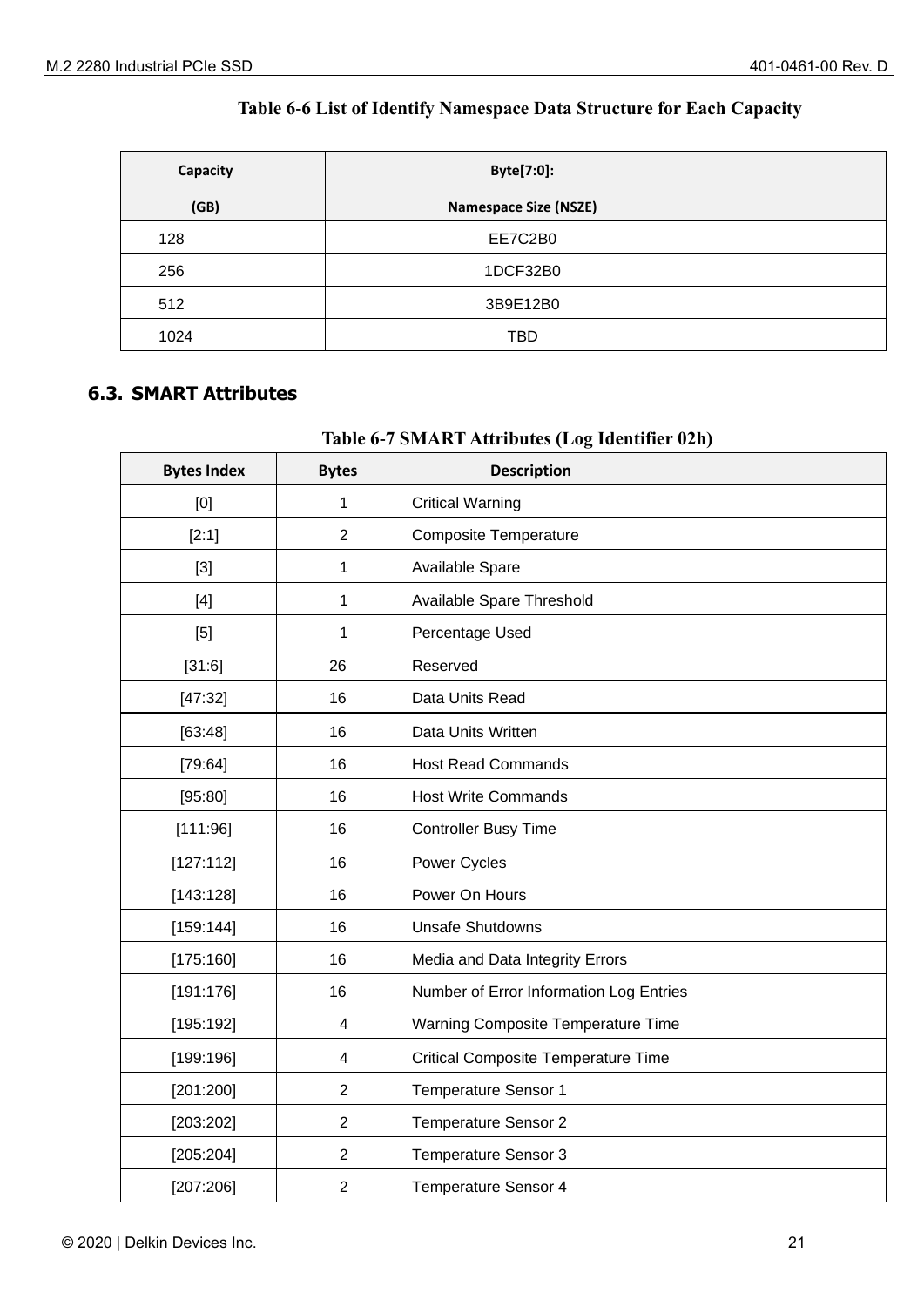## <span id="page-21-0"></span>**7. PHYSICAL DIMENSIONS**

#### **128GB – 512GB**

**Dimension: 80mm (L) x 22mm (W) x 1.50mm (H)** 

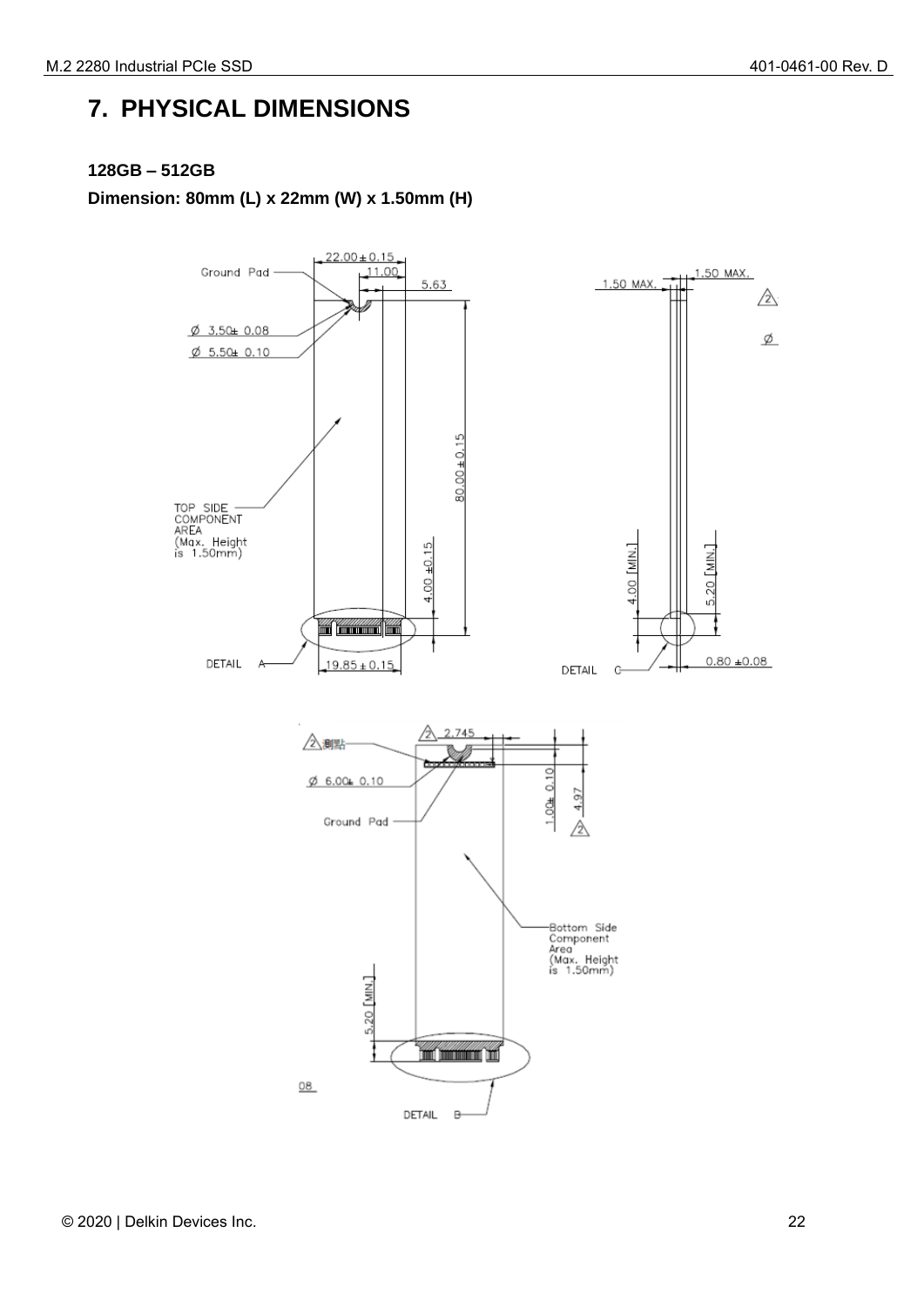



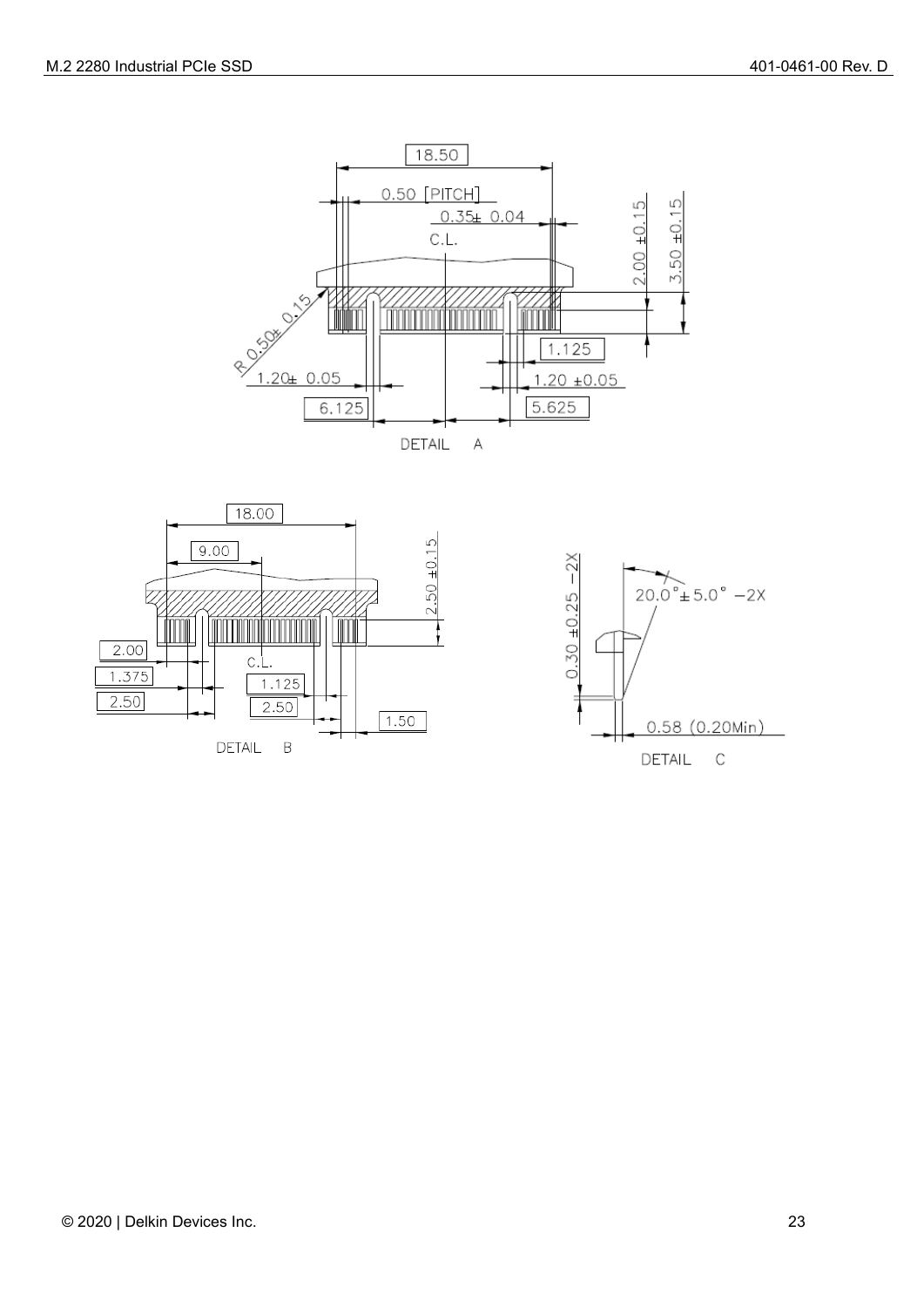

#### **1TB Dimension: 80mm (L) x 22mm (W) x 1.35mm (H)**